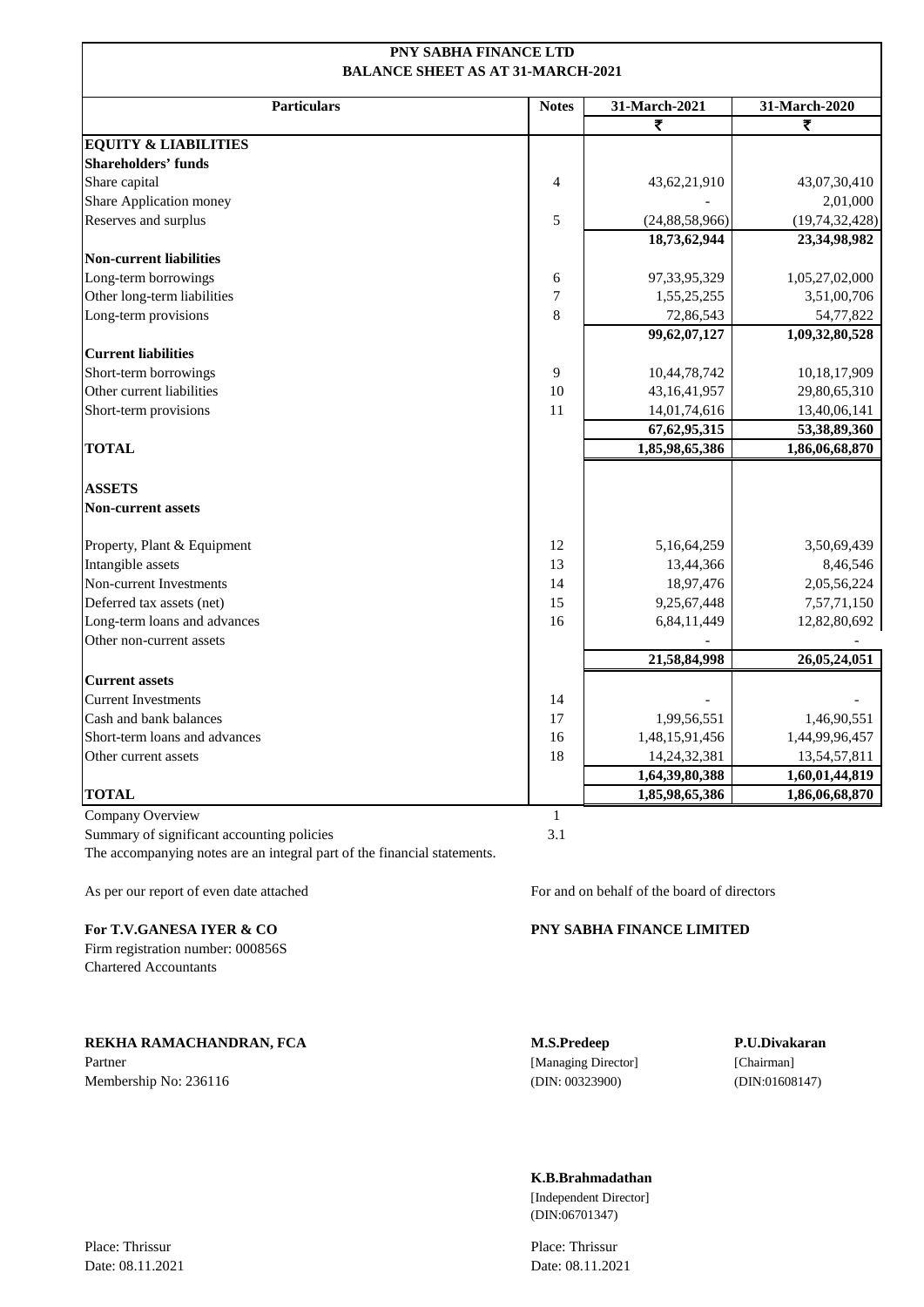| PNY SABHA FINANCE LTD                                         |              |                  |                  |
|---------------------------------------------------------------|--------------|------------------|------------------|
| STATEMENT OF PROFIT AND LOSS FOR THE YEAR ENDED 31-MARCH-2021 |              |                  |                  |
|                                                               | <b>Notes</b> | 31-March-2021    | 31-March-2020    |
| <b>PARTICULARS</b>                                            |              | ₹                | ₹                |
| <b>Income</b>                                                 |              |                  |                  |
| Revenue from operations                                       | 19           | 25,30,65,404     | 23, 18, 31, 665  |
| Other income                                                  | 20           | 9,48,864         | 6,62,023         |
| Total revenue (I)                                             |              | 25,40,14,268     | 23, 24, 93, 688  |
| <b>Expenses</b>                                               |              |                  |                  |
| Finance costs                                                 | 21           | 16,94,81,931     | 14,69,85,817     |
| Employee benefits expense                                     | 22           | 11,04,04,089     | 11,09,78,299     |
| Other expenses                                                | 23           | 2,89,50,599      | 3, 12, 75, 110   |
| Provision and writeoff                                        | 24           | 63, 32, 130      | 78,67,823        |
| Depreciation and amortization expense                         | 25           | 70,42,148        | 69,91,139        |
| Total (II)                                                    |              | 32,22,10,897     | 30,40,98,188     |
|                                                               |              |                  |                  |
| Profit/(loss) before tax (I)-(II)                             |              | (6,81,96,629)    | (7, 16, 04, 500) |
|                                                               |              |                  |                  |
| <b>Tax expenses</b>                                           |              |                  |                  |
| Current tax                                                   |              | 26,208           | 97,656           |
| Deferred tax                                                  |              | (1,67,96,298)    | (2,14,41,752)    |
| <b>Total tax expense</b>                                      |              | (1,67,70,090)    | (2,13,44,096)    |
| Profit/(loss) for the year from continuing<br>operations      |              | (5, 14, 26, 539) | (5,02,60,404)    |
| Earnings per equity share [nominal value of share Rs.10]      |              |                  |                  |
| <b>Basic</b>                                                  |              |                  |                  |
| Computed on the basis of profit from continuing operations    |              | (1.18)           | (1.17)           |
| Computed on the basis of total profit for the year            |              | (1.18)           | (1.17)           |
| Diluted                                                       |              |                  |                  |
| Computed on the basis of profit from continuing               |              |                  |                  |
| operations                                                    |              | (1.18)           | (1.17)           |
| Computed on the basis of total profit for the year            |              | (1.18)           | (1.17)           |
| <b>Company Overview</b>                                       | 1            |                  |                  |
| Summary of significant accounting policies                    | 3.1          |                  |                  |

The accompanying notes are an integral part of the financial statements.

For T.V.GANESA IYER & CO **PNY SABHA FINANCE LIMITED** Firm registration number: 000856S Chartered Accountants

**REKHA RAMACHANDRAN, FCA M.S.Predeep P.U.Divakaran**

Membership No: 236116 (DIN: 00323900) (DIN: 00323900) (DIN: 01608147)

As per our report of even date attached For and on behalf of the board of directors

Partner [Managing Director] [Chairman]

### **K.B.Brahmadathan**

[Independent Director] (DIN:06993910) Place: Thrissur Place: Thrissur Date: 08.11.2021 Date: 08.11.2021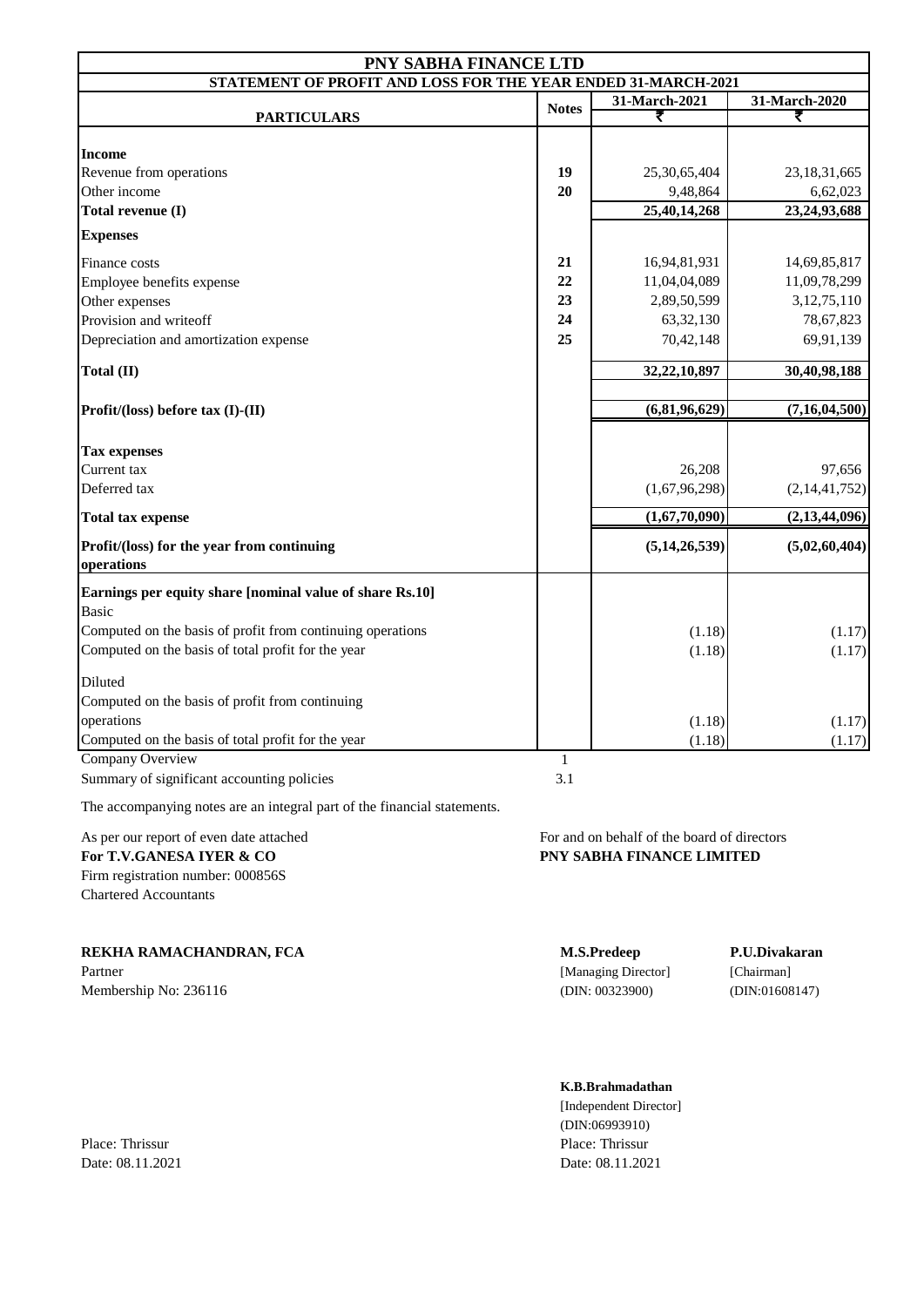| PNY SABHA FINANCE LTD                                                           |               |                    |  |
|---------------------------------------------------------------------------------|---------------|--------------------|--|
| <b>CASH FLOW STATEMENT FOR THE YEAR ENDED 31-March-2021</b>                     |               |                    |  |
|                                                                                 | 31-March-2021 | 31-March-2020<br>₹ |  |
| <b>PARTICULARS</b><br>Cash flow from operating activities                       | ₹             |                    |  |
| <b>Profit before tax</b>                                                        | (6,81,96,629) | (7,16,04,500)      |  |
| Non-cash adjustment to reconcile profit before tax to net cash flows            |               |                    |  |
| Depreciation and amortization                                                   |               |                    |  |
| Profit/(Loss) on sale of fixed assets                                           | 70,42,148     | 69,91,139          |  |
| Provision for non performing assets                                             | 61,99,829     | 74,45,030          |  |
| Provision for standard assets                                                   |               |                    |  |
|                                                                                 | (31, 354)     | 74,002             |  |
| Provision for gratuity<br>Provision for Leave Encashment                        |               |                    |  |
|                                                                                 | 18,08,721     | 4,07,310           |  |
| Operating profit before working capital changes                                 | (5,31,77,285) | (5,66,87,019)      |  |
| Movements in working capital :                                                  |               |                    |  |
| Increase/ (decrease) in other current liabilities                               | 13,35,76,647  | (7,20,94,466)      |  |
| Decrease / (increase) in long-term loans and advances                           | 5,95,78,935   | 8,40,62,063        |  |
| Decrease / (increase) in short-term loans and advances                          | (3,15,95,000) | (9,93,27,779)      |  |
| Decrease / (increase) in other current assets                                   | (70,00,777)   | (3,30,92,457)      |  |
| Cash generated from /(used in) operations<br>Direct taxes paid (net of refunds) | 15,45,59,805  | (12, 04, 52, 639)  |  |
| Net cash flow from/ (used in) operating activities (A)                          | 10,13,82,520  | (17,71,39,658)     |  |
| <b>Cash flows from investing activities</b>                                     |               |                    |  |
| Purchase of Property, Plant & Equipment, including CWIP and capital advances    | (2,41,34,788) | (97, 12, 757)      |  |
| Investment in any other securities                                              | 1,86,58,748   | 1,56,21,888        |  |
| Net cash flow from/ (used in) investing activities $(B)$                        | (54,76,040)   | 59,09,131          |  |
| <b>Cash flows from financing activities</b>                                     |               |                    |  |
| Proceeds from issuance of equity share capital                                  | 52,90,500     | 39, 37, 400        |  |
| Long-term borrowings (net)                                                      | (7,93,06,671) | 10,31,67,000       |  |
| Other long term liabilities                                                     | (1,95,75,451) | 1,36,65,166        |  |
| Short-term borrowings (net)                                                     | 26,60,833     | 1,83,70,789        |  |
| Net cash flow from/ (used in) in financing activities $(C)$                     | (9,09,30,789) | 13,91,40,355       |  |
|                                                                                 |               |                    |  |
| Net increase/(decrease) in cash and cash equivalents $(A + B + C)$              | 49,75,691     | (3,20,90,172)      |  |
| Cash and cash equivalents at the beginning of the year                          | 1,03,09,153   | 4,23,99,325        |  |
| Cash and cash equivalents at the end of the year                                | 1,52,84,844   | 1,03,09,153        |  |
| Components of cash and cash equivalents                                         |               |                    |  |
| Cash on hand                                                                    | 86,74,398     | 44,15,035          |  |
| With banks- on current account                                                  | 66,10,446     | 58,94,118          |  |
| Total cash and cash equivalents (note 17.1)                                     | 1,52,84,844   | 1,03,09,153        |  |

The accompanying notes are an integral part of the financial statements.

Firm registration number: 000856S Chartered Accountants

**REKHA RAMACHANDRAN, FCA M.S.Predeep P.U.Divakaran**

Partner [Managing Director] [Chairman] Membership No: 236116 (DIN: 00323900) (DIN: 00323900) (DIN: 01608147)

As per our report of even date attached For and on behalf of the board of directors

### **For T.V.GANESA IYER & CO PNY SABHA FINANCE LIMITED**

**K.B.Brahmadathan**

[Independent Director] (DIN:06993910)

Date: 08.11.2021 Date: 08.11.2021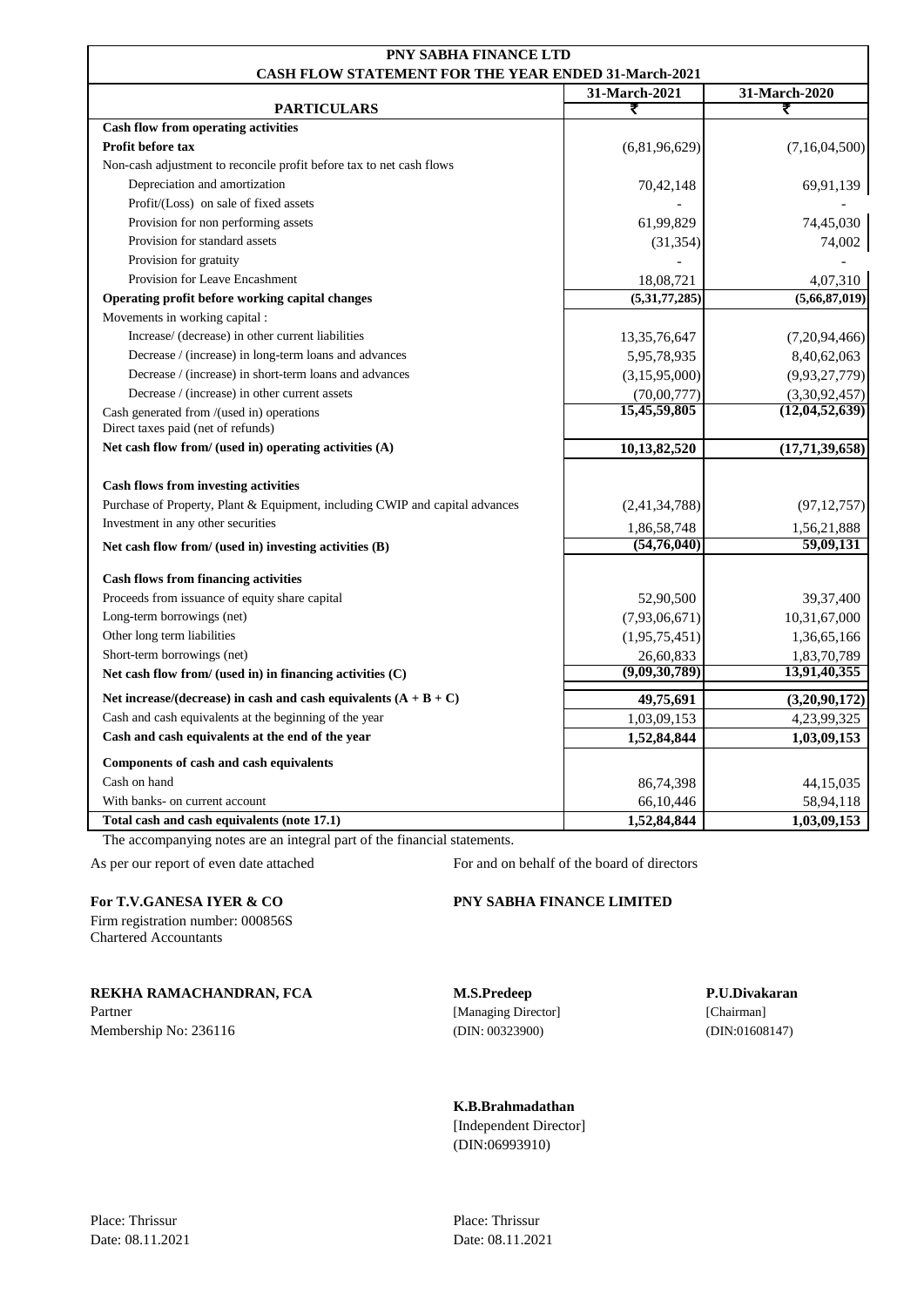#### **PNY SABHA FINANCE LTD Notes to financial statements for the year ended 31-March 2021**

#### **Note: 1 ) Company Overview**

PNY SABHA FINANCE LTD formerly known as Perigottukara Namboothiri Yoghakshema Sabha Credit & Investments Limited was incorporated on 06th October 1995 (orginally incorporated under the name M/S Shine Sun Finance Limited) is a Non Banking Financial Company within the meaning of Reserve Bank of India Act, 1934.

The paid up capital of the company is  $\overline{\mathfrak{e}}$  43,62,21,910 fully paid up (divided into 4,36,22,191 Equity shares of Rs. 10/- each).

#### **Note: 2)**

The Company has made a detailed assessment of its liquidity position for the next year and the recoverability and carrying value of its assets comprising property, plant and equipment, loan assets, investments and other receivables. Based on current indicators of future economic conditions, the Company expects to recover the carrying amount of these assets. The situation is changing rapidly giving rise to inherent uncertainty around the extent and timing of the potential future impact of the COVID-19 pandemic which may be different from that estimated as at the date of approval of the financial results. The Company will continue to closely monitor any material changes arising of future economic conditions and impact on its business.

#### **Note: 3.1) Significant Accounting Policies**

#### a. **AS 1: Basis of preparation of financial statements**

The financial statements have been prepared under the historical cost convention unless otherwise stated. They confirm to Generally Accepted Accounting Principles (GAAP) in India, which comprises mandatory accounting standard prescribed by the Companies (Accounting Standards) Rules and guidelines issued by the Reserve Bank of India (RBI).

All assets and liabilities have been classified as current or non current as per the operating cycle criteria set out in the Schedule III to the Companies Act 2013.

Previous year figures have been regrouped/ reclassified in accordance with current year's classification.

#### **Revenue recognition and expenses accounting**

Income is recognised on accrual basis on performing assets and on realisation basis in respect of non performing assets as per the prudential norms prescribed by Reserve Bank of India. Expenditure is accounted for on accrual basis, unless otherwise stated.

### b. **AS 3: Cash Flow Statement**

Cash flows are reported using the indirect method, where by net profit before tax is adjusted for the effects of transactions of a non-cash nature, any deferrals or accruals of past or future operating cash receipts or payments and item of income or expenses associated with investing or financing cash flows. The cash flows from operating, investing and financing activities of the Company are segregated.

### c. **Use of estimates**

The preparation of the financial statements requires the management to make estimates and assumptions that affect the reported balances of assets and liabilities and disclosures relating to contingent liabilities as at the date of the financial statements and reported amounts of income and expenses during the period. Examples of such estimates are provisions for doubtfuldebts, future obligations under employee retirement benefit plans,income taxes and the useful lives of fixed assets and intangible assets.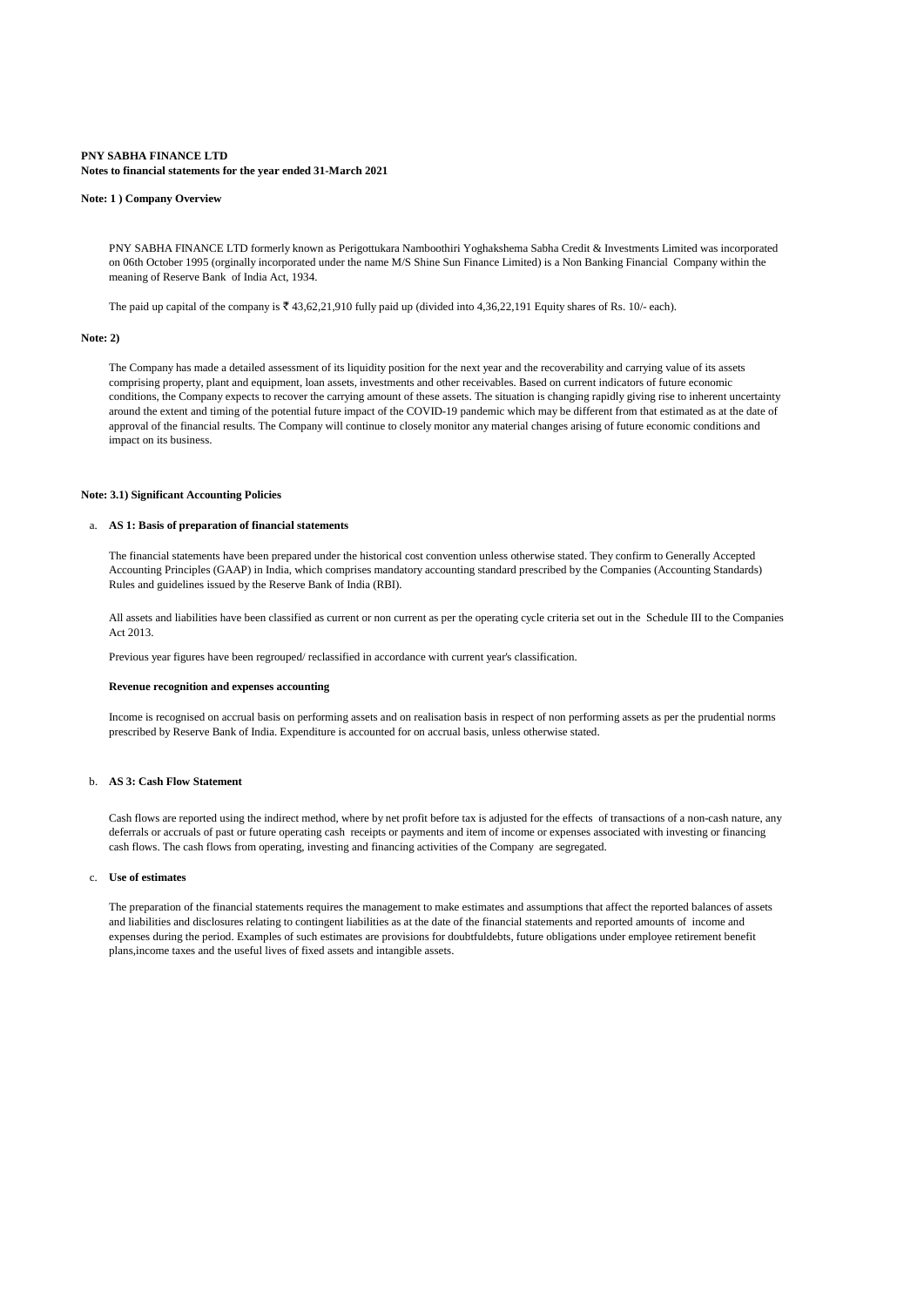#### **PNY SABHA FINANCE LTD Notes to financial statements for the year ended 31-March 2021**

#### d. **AS 9: Revenue Recognition**

Revenue is primarly in the nature of Interest received and receivable.Revenue is recognised in accordance with the guidence note on accural basis of accounting issused by ICAI. Accordingly, where the income could not be determined with certain amount of exactitude or the realisation of which is doubtful, the same is not accrued. Accordingly income is not accrued on Non-performing Credit exposures . Income on such credit exposures is accounted on realisation basis.The company has followed the prudential norms prescribed by the Reserve Bank of India in respect of Income Recognition and provision for Bad and doubtful debts.

Rebate has been provided to some customers for the repayment of non performing loans and the interest income in respect of such loans which is considered in previous year is written off to the extent of  $\bar{\mathcal{F}}2,13,684$ .

### e **AS 10: Accounting For Property, Plant and Equipment**

Property, Plant & Equipment are stated at cost net of recoverable taxes and include amounts added on revaluation less accumulated depreciation and accumulated impairment loss, if any. The cost comprises of purchase price, borrowing costs if capitalization criteria are met and directly attributable cost of bringing the assets to its working conditions for the intended use. Any trade discount and rebates are deducted in arriving at the purchase price.

Subsequent expenditure related to an item of property, plant and equipment is added to its book value only if it increases the future benefits from the existing asset beyond its previously assessed standard of performance. All other expenses on existing property, plant and equipment, including dayto-day repair and maintenance expenditure and cost of replacing parts, are charged to the statement of profit and loss for the period during which such expenses are incurred.

### f. **Accounting for Depreciation**

Depreciation is provided on the basis of useful life of the assets as per the provisions of Companies Act,2013.

| <b>Nature of Asset</b> |          | <b>Useful life</b>                                                            |
|------------------------|----------|-------------------------------------------------------------------------------|
| Plant & Equipment      |          | 5years                                                                        |
| Furniture & Fixtures   |          | 10 years                                                                      |
| Vehicle                |          | 8years                                                                        |
| Office Equipment       | Computer | 3years                                                                        |
| Office Equipment-      | Others   | 5 years                                                                       |
| Building               |          | Building is not put to use during the year, hence no depreciation is charged. |

#### g **AS 13: Investments**

Investments, which are readily realizable and intended to be held for not more than one year from the date on which such investments are made, are classified as current investments. All other investments are classified as long-term investments. On initial recognition, all investments are measured at cost.

Current investments are carried in the financial statements at lower of cost and fair value determined on an individual investment basis. Long-term investments are carried at cost. However, provision for diminution in value is made to recognize a decline other than temporary in the value of the investments.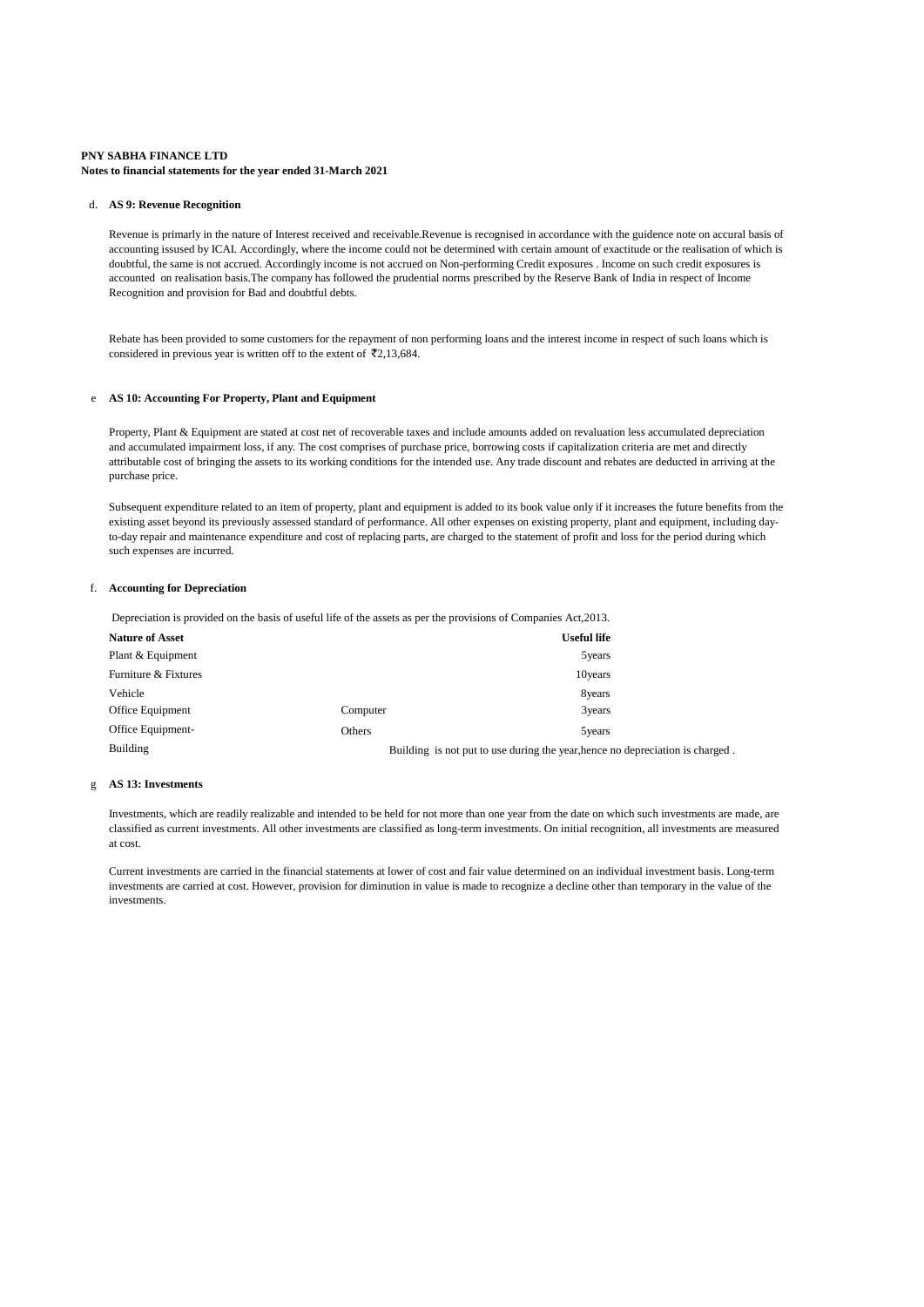**Notes to financial statements for the year ended 31-March 2021**

### h **AS 15: Employee Benefits**

### h.1 **Gratuity**

The company has a defined benefit gratuity plan and the scheme is funded with Life insurance corporation of India. The company pay premium to LIC as intimated by them from time to time based on the acturial valuation done by them as per projected unit credit method.

| Details of Acturial valuation                       | 31-March-2021 | 31-March-2020 |
|-----------------------------------------------------|---------------|---------------|
|                                                     |               | ₹             |
| Present Value of obligations at the end of the year | 1,75,91,422   | 1,84,40,637   |
| Fair Value of Plan Assets at the end of the year    | 2,14,49,097   | 2,09,88,317   |
| Net Asset                                           | 38,57,675     | 25,47,680     |
| Current Service Cost                                | 23,73,951     | 21,86,896     |
| Interest Cost                                       | 13,36,946     | 11,97,947     |
| Expected Return on Plan Asset                       | (14,95,962)   | (13, 47, 980) |
| Net Acturial Gain                                   | (25, 63, 825) | (5,53,251)    |
| Total expense recongnised as premium to LIC         | (3,48,890)    | 14,83,612     |
| Add: Charges & GST (LIC)                            | 1,93,595      | 1,78,150      |
| Total                                               | (1,55,295)    | 16,61,762     |
| Add: Gratuity(short amount) paid                    | 4.833         |               |
| Expense recognised in statement of profit and loss  | (1,50,462)    | 16,61,762     |

### h.2 **Provident Fund**

Eligible employees of the company receive benefits from a provident fund, which is a defined benefit plan. Both the employee and the Company make monthly contributions to is a defined provident fund plan and the company's contribution is charged to the statement of profit and loss.

### i **AS 16: Borrowing Cost**

Borrowing cost, if any that are attributable to the acquisition or construction or production if qualifying assets are capitalised as the part of cost of such assets. A qualifying asset is the one that necessary takes substantial period of time to get ready for intended use. All other borrowing cost are charged to revenue.

### j **AS:17 Segment Reporting**

The company operates in a single reportable segement,financing,this, in the context of accounting standard 17 is considered to constitute one single primary segment.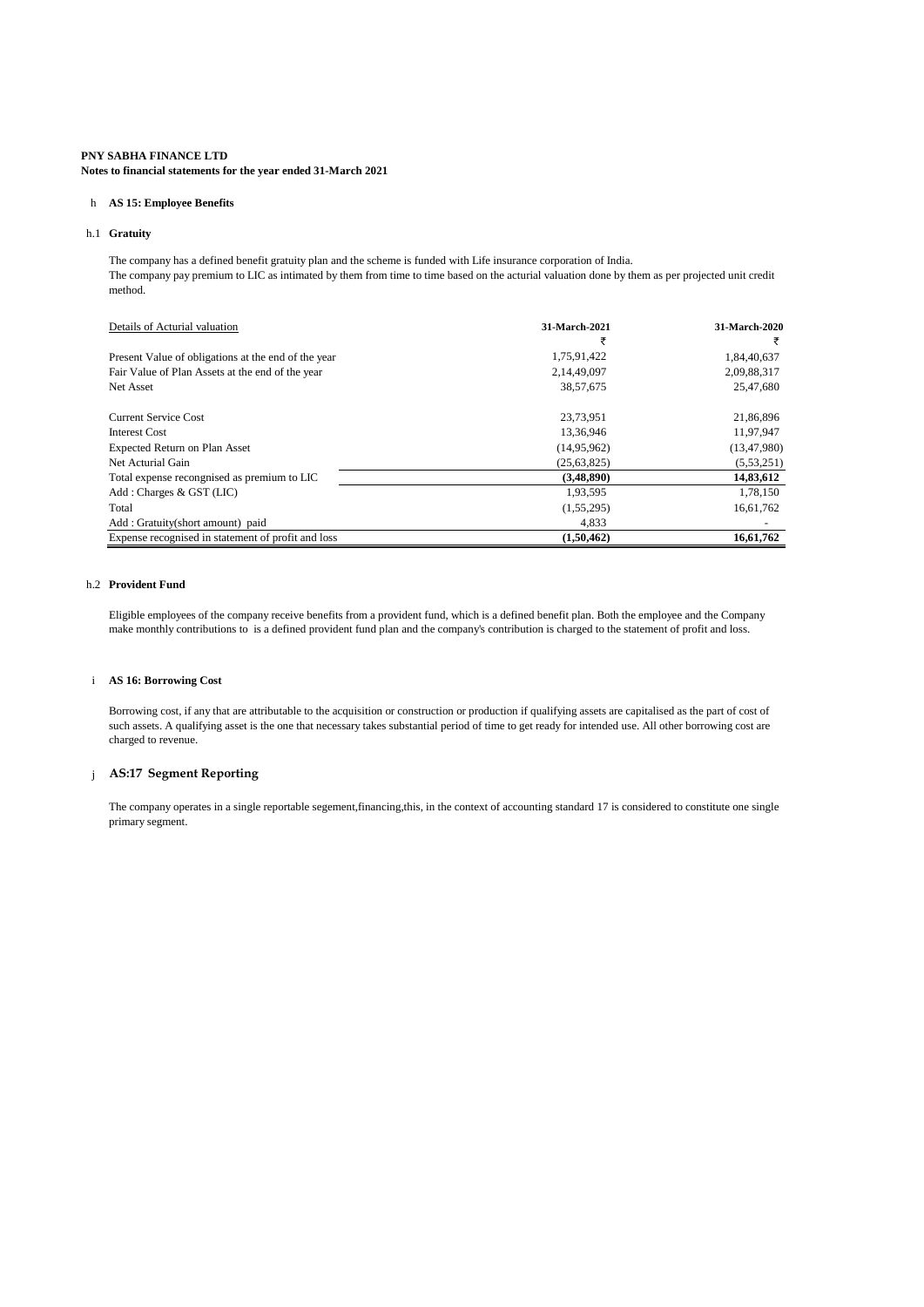**Notes to financial statements for the year ended 31-March 2021**

### k **AS:18 Related Party Disclosure**

### **Names of Related Parties**

### **Associates / Enterprises owned or significantly influenced by key management personnel or their relatives**

Peringottukara Namboothiri Yogakshema Sabha PNYS Chit Funds Kerala Private Limited PNY Securities India Pvt Ltd

### **Key Management Personnel** K.T.Narayanan

M S Kesavan P N Sandeep P U Divakaran N D Unnikrishan M.S.Predeep Brahmadhathan K B P M Narayanan P R Raman Namboothiri M.Vasudevan Dhaneesh.M.R T V Vasudevan PKN Namboothriri Nayana Gopal Akhil Satheesan **Relatives of key management personnel** Soya M.S. Radhadevi S

Maheswaran Bhattathiripad

\*Related parties have been identified on the basis of declaration received by the Company from its directors and other records available. The same has been relied upon by the auditors.

#### l **AS19: Lease Accounting**

Lease arrangements where the risks and rewards incidental to ownership of an asset substantially vest with the lessor are recognised as operating leases. Lease rentals under operating leases are recognised in the Statement of Profit and Loss on a straight-line basis over the lease term.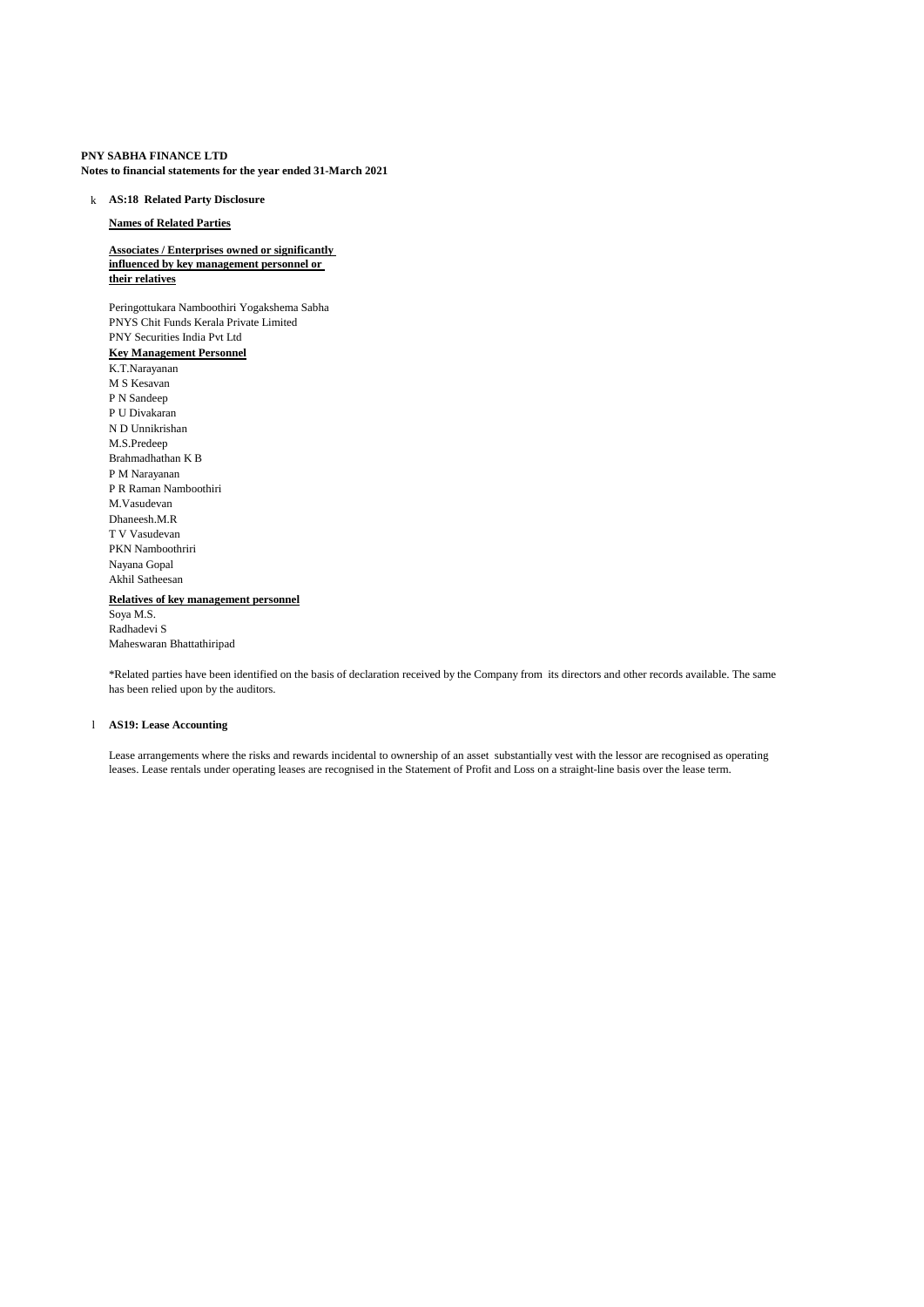#### **Notes to financial statements for the year ended 31-March 2021**

### m **AS 20: Earnings Per Share**

Basic earnings per share is computed by dividing the net profit after tax by the weighted average number of equity shares outstanding during the period.

### **Earnings per share (EPS)**

The following reflects the profit and share data used in the basic and diluted EPS computations:

|                                                                        | 31-March-2021<br>₹ | 31-March-2020<br>₹ |
|------------------------------------------------------------------------|--------------------|--------------------|
| Total operations for the year                                          |                    |                    |
| Profit/(loss) after tax                                                | (5, 14, 26, 539)   | (5,02,60,404)      |
| Net profit/(loss) for calculation of basic EPS                         | (5, 14, 26, 539)   | (5,02,60,404)      |
| Net profit/(loss) for calculation of diluted EPS                       | (5, 14, 26, 539)   | (5,02,60,404)      |
|                                                                        | No.                | No.                |
| Weighted average number of equity shares in                            |                    |                    |
| calculating basic EPS                                                  | 4,35,03,055        | 4,30,73,041        |
| <b>Effect of dilution:</b>                                             | <b>NIL</b>         | NIL                |
| Weighted average number of equity shares in<br>calculating diluted EPS | 4,35,03,055        | 4,30,73,041        |
| <b>EPS</b>                                                             | (1.18)             | (1.17)             |

#### n **AS 22: Accounting For Taxes On Income**

Tax expenses comprise current and deferred tax. Current tax is measured at the amount expected to be paid to the tax authorities in accordance with the Income Tax Act, 1961 enacted in India. The tax rates and tax laws used to compute the amount are those that are enacted or substantively enacted, at the reporting date.

Deferred tax reflects the impact of timing differences between taxable income and accounting income originating during the current year and capable of reversal in subsequent years. Deferred tax is measured using the tax rates and the tax laws enacted or substantially enacted at the reporting date.

Deferred tax liabilities are recognized for all taxable timing differences. Deferred tax assets are recognized for deductible timing differences only to the extent that there is reasonable certainty that sufficient future taxable income will be available against which such deferred tax assets can be realized. In situations where the company has unabsorbed deprecation or carry forward tax losses, all deferred taxes are recognized only if there is virtual certainty supported by convincing evidence that they can be realized against future taxable profits

#### o **AS 26: Intangible Assets**

Intangible assets represent computer software whose cost is amortised over its expected useful life of 3 years.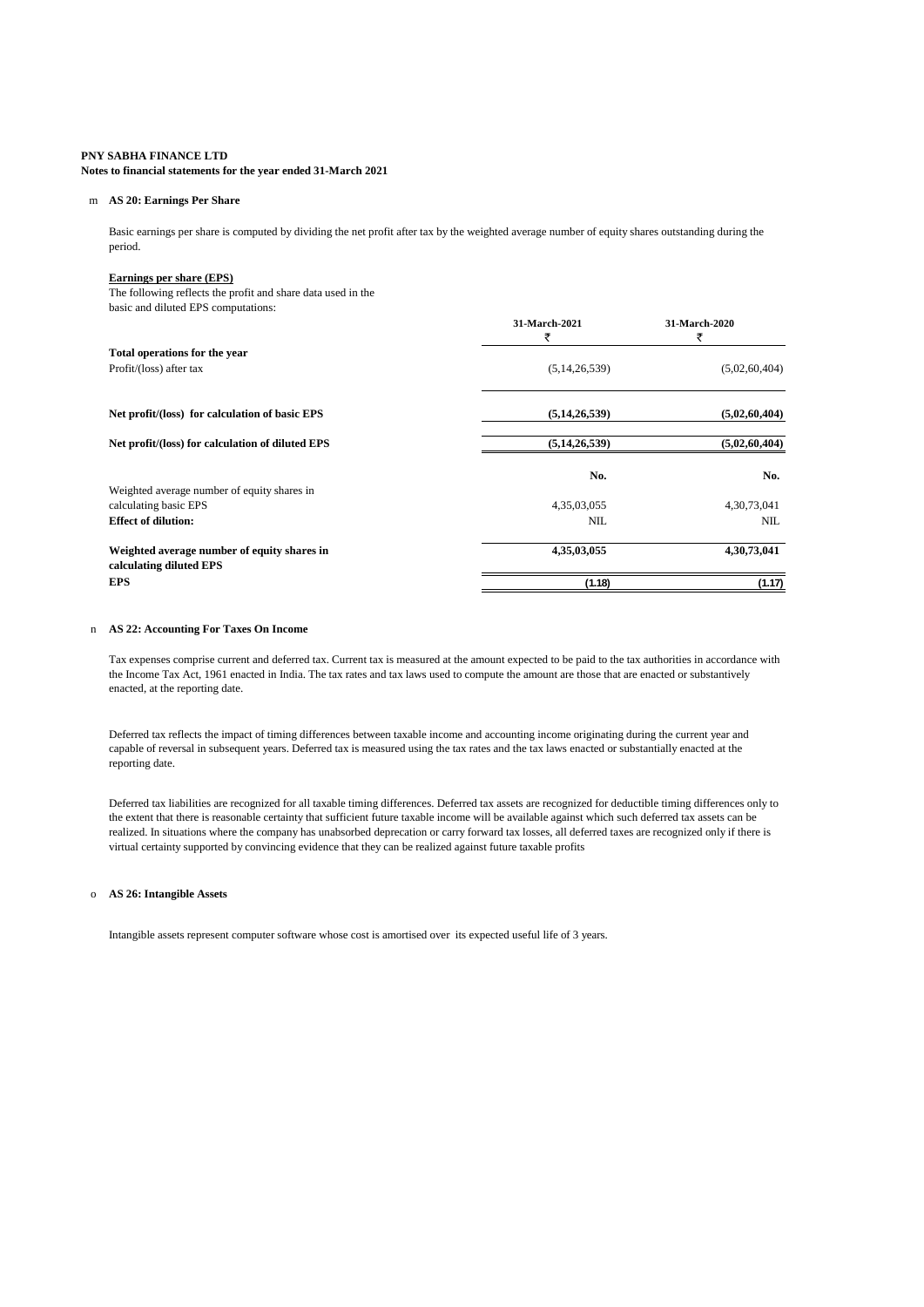### **PNY SABHA FINANCE LTD Notes to financial statements for the year ended 31-March 2021**

#### p **AS 28: Impairement of Assets**

Company is reviewing the assets at each Balance Sheet date to determine whether there is any indicaton that the assets may be impaired. If any indications exist then the recoverable amount of the assets is estimated and impairment loss is recognised whenever the carrying amount of the asset exceeds the recoverable amount.

#### q **Provisions**

A provision is recognised when an enterprise has a present obligation as a result of past event and it is probable that an outflow of resource will be required to settle the obligation, in respect of which a reliable estimate can be made. Provisions are not discounted to its present value and are determined based on management estimate required to settle the obligation at the balance sheet date. These are reviewed at each balance sheet date and adjusted to reflect at the balance sheet date. These are reviewed at each balance sheet date and adjusted to reflect the current management estimates.

### Provision policy for loans:

Secured and other loan are classified /provsions are provided,as per managements best estimate,subject to the minimum provision required as per the master direction Non-Banking Financial Company – Non-Systemically Important Non-Deposit taking Company (Reserve Bank) Directions, 2016

#### r **Contingencies**

A contingent liability is a possible obligation that arises from past events whose existence will be confirmed by the occurrence or non-occurrence of one or more uncertain future events beyond the control of the company or a present obligation that is not recognized because it is not probable that an outflow of resources will be required to settle the obligation. A contingent liability also arises in extremely rare cases where there is a liability that cannot be recognized because it cannot be measured reliably. The company does not recognize a contingent liability but discloses its existence in the financial statement.

#### **Note: 3.2) Debenture Reconciliation**

The Company has issued debentures which are secured by a charge in favour of the Trustees over such of the movable/immovable properties as the case may be of the Company.

|                               | <b>Nos</b> | ₹            |
|-------------------------------|------------|--------------|
| <b>Particulars</b>            |            |              |
| Under XLIII th Series         | 50         | 50,000       |
| Under XLIV th Series          | 717        | 7,17,000     |
| Under XLV th Series           | 14,955     | 1,49,55,000  |
| Under XLVI th Series          | 6,101      | 61,01,000    |
| Under XLVII th Series         | 7,350      | 73,50,000    |
| Under XLVIII th Series        | 2,066      | 20,66,000    |
| Under XLIX th Series          | 1,200      | 12,00,000    |
| Under LII th Series           | 3,225      | 32,25,000    |
| Under LIII th Series          | 49,000     | 4,90,00,000  |
| Under LIV th Series           | 23,885     | 2,38,85,000  |
| Under LV th Series            | 50,000     | 5,00,00,000  |
| Under LVI th Series           | 29,265     | 2,92,65,000  |
| Under LVII th Series          | 39,350     | 3,93,50,000  |
| Under LVIII th series         | 50,000     | 5,00,00,000  |
| Under LIX th series           | 50,000     | 5,00,00,000  |
| Under LX th series            | 50,000     | 5,00,00,000  |
| Total debenture as per Note 6 | 3,77,164   | 37,71,64,000 |

| Add: Unclaimed debentures (Matured, but not claimed) | 1.16.99.000  |
|------------------------------------------------------|--------------|
| Total                                                | 38,88,63,000 |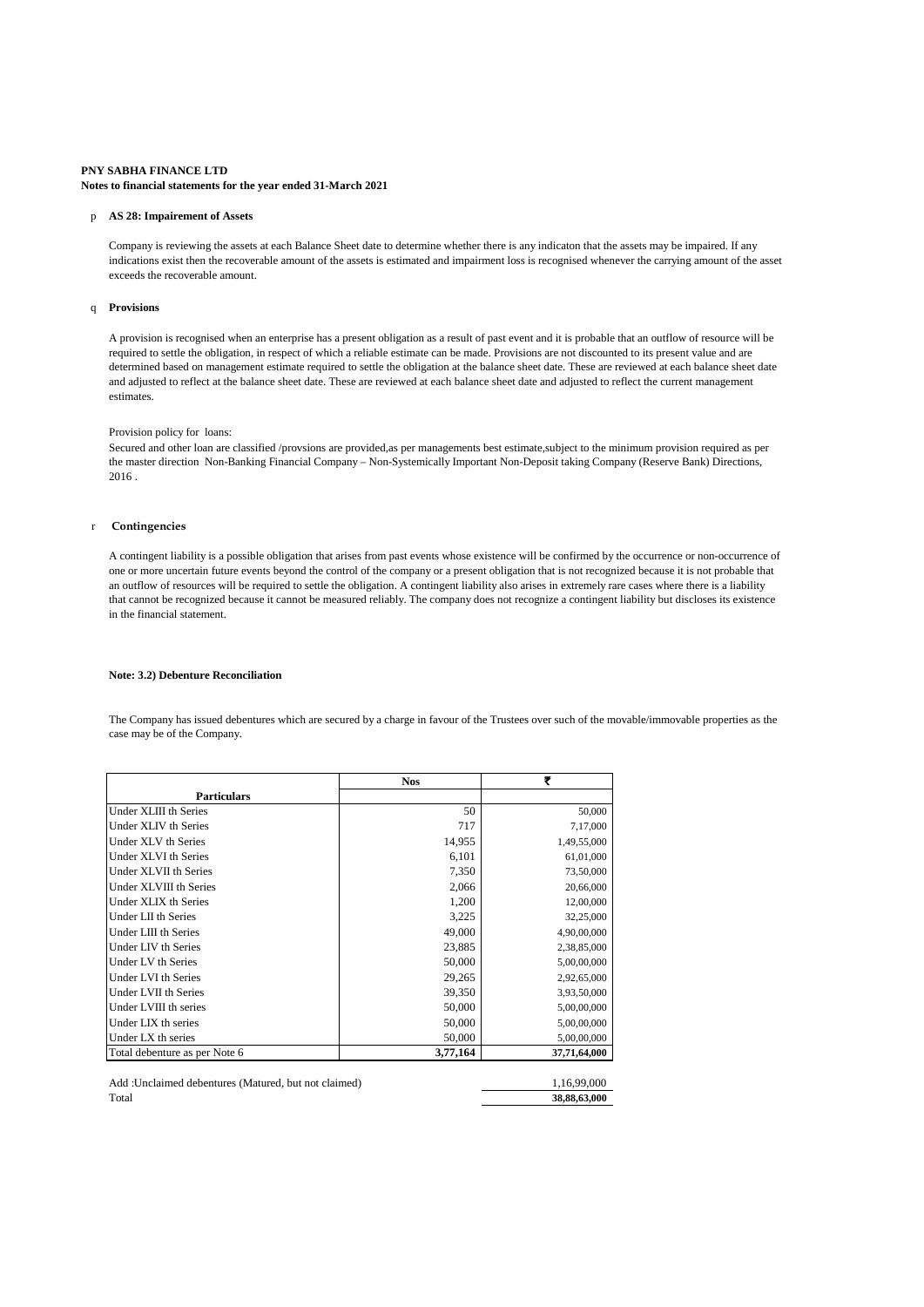**Notes to financial statements for the year ended 31-March 2021**

#### **Note: 3.3) Additional disclosures as required by circular no DNBS.CC.PD.No.265/03.10.01/2011-2012**

| Total Gold loan portfolio                      | 1.08.44.85.747 | 1.01.56.79.001 |
|------------------------------------------------|----------------|----------------|
| <b>Total Assets</b>                            | 1.85.98.65.386 | 1.86.06.68.870 |
| Gold loan portfolio as a % age of total assets | 58.31%         | 54.59%         |

 **Note:3.4) Disclosure pursuant to reserve bank of india notification DNBS.CC>PD.No.356/03.10.01/2013-14 dated September 16,2013 purtaining to gold loans.** 

| No. of Loan accounts | <b>Outstanding Loan amounts</b> | Sale Consideration of the<br>Gold |
|----------------------|---------------------------------|-----------------------------------|
| -                    | $\overline{\phantom{0}}$        |                                   |

**Note: 3.5) Additional disclosures as required by circular no RBI/2020-21/16 DOR.No.BP.BC/3/21.04.048/2020-21 dated 6thAugust,2020.**

Restructed assets and provision as on 31st March,2021. **Nil**

**Note: 3.6) Additional disclosures as required by circular no RBI/2019-20/220 DOR.No.BP.BC.63/21.04.048/2019-20 dated 17thApril,2020.**

Moratorium given during the period and provisions made on those accounts as on 31st March,2021. **Nil**

### **Note: 3.7) Additional disclosures as required by circular no RBI/2021-22/17 DOR.STR.REC.4/21.04.048/2021-22 dated 7thApril,2021.**

The company does not have any refund/interest reversal liability as on 31st March,2021 in accordance with the insrtuctions in the circular.

#### **Note. 3.8) Disclosure under MSMED Act 2006:**

 There is no amount payable to Micro and small enterprises as defined under the Micro, Small and Medium Enterprises Development Act, 2006. Further company has not paid any interest to any interest to any micro,small and medium enterprises during the year. The list of micro and small enterprises was determined based on information available with company.

|                                            | <b>31-March-2021</b> | 31-March-2020 |
|--------------------------------------------|----------------------|---------------|
| Note: 3.9) Expenditure in foreign currency | NIL.                 | NH.           |
| Note: 3.10) Value of import on CIF Basis   | NIL.                 | NH.           |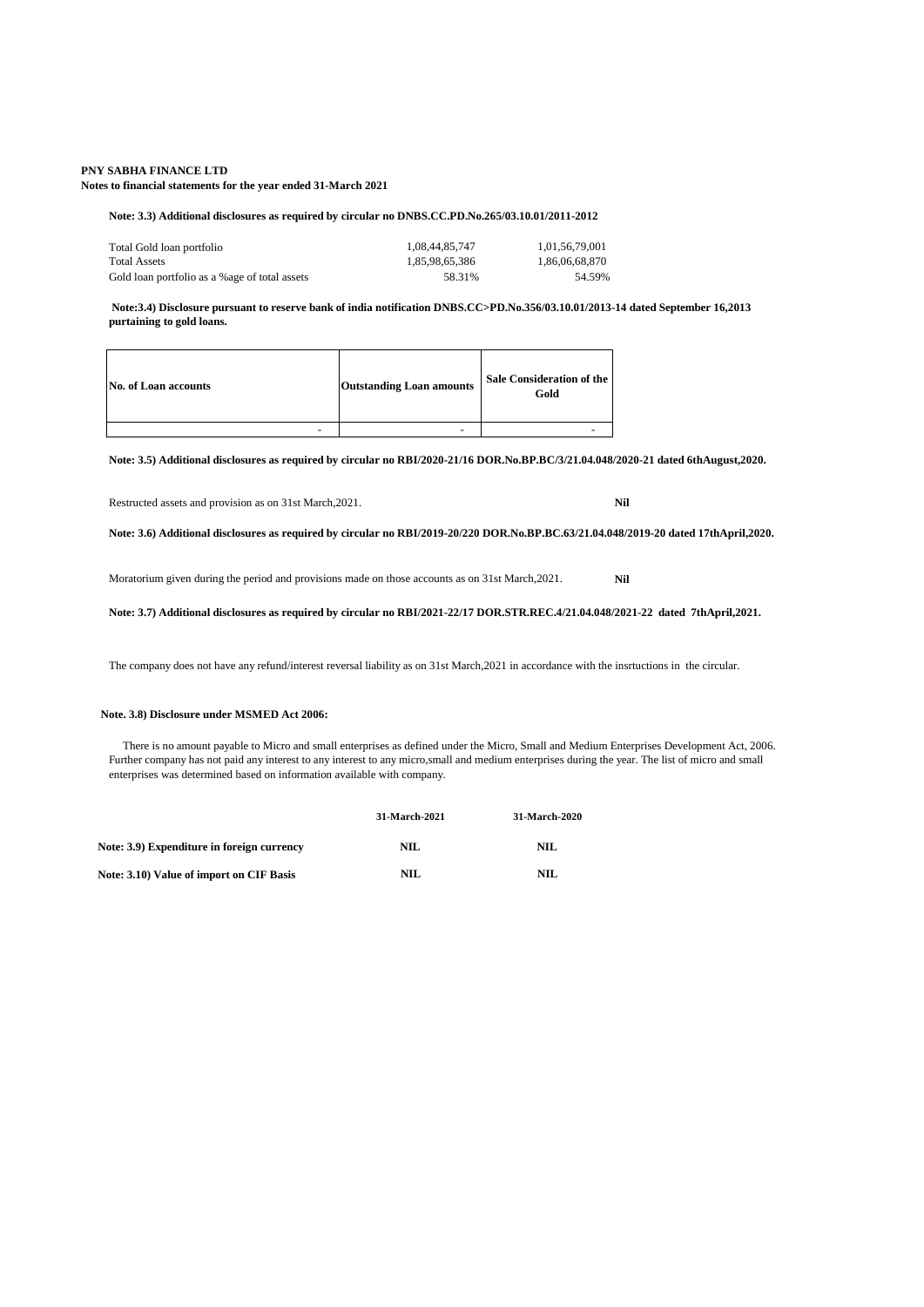### *PNY SABHA FINANCE LTD* **Notes to financial statements for the year ended 31-March-2021**

| 4. Share capital                                                        | 31-March-2021   | 31-March-2020   |
|-------------------------------------------------------------------------|-----------------|-----------------|
|                                                                         |                 |                 |
| <b>Authorized shares</b>                                                |                 |                 |
| 7,50,00,000 (31st March 2020: 7,50,00,000) equity shares of ₹.10/- each | 75,00,00,000,00 | 75,00,00,000,00 |
| Issued, subscribed and fully paid-up shares                             |                 |                 |
| $4,36,22,191$ (31 March 2020: 4,30,73,041) equity shares of ₹.10/- each | 43,62,21,910.00 | 43,07,30,410.00 |
| Total issued, subscribed and fully paid-up share capital                | 43,62,21,910.00 | 43,07,30,410.00 |

# **a. Reconciliation of the shares outstanding at the beginning and at the end of the reporting period**

| <b>Equity shares</b> |  |
|----------------------|--|
|----------------------|--|

|                                      | 31/March/2021            |                          |                | 31/March/2020 |
|--------------------------------------|--------------------------|--------------------------|----------------|---------------|
|                                      | <b>Number</b>            |                          | <b>Number</b>  |               |
| At the beginning of the year         | 4, 30, 73, 041           | 43.07.30.410             | 4.26.99.401    | 42,69,94,010  |
| Shares Issued during the year        | 5.49.150                 | 54.91.500                | 3.73.640       | 37, 36, 400   |
| Shares bought back during the period | $\overline{\phantom{0}}$ | $\overline{\phantom{0}}$ | -              |               |
| Outstanding at the end of the period | 4,36,22,191              | 43,62,21,910             | 4, 30, 73, 041 | 43,07,30,410  |

### **b. Terms/rights attached to equity shares**

The company has only one class of equity shares having a par value of Rs.10 per share. Each holder of equity shares is entitled to one vote per share.

In the event of liquidation of the company, the holders of equity shares will be entitled to receive remaining assets of the company, after distribution of all preferential amounts. The distribution will be in proportion to the number of equity shares held by the shareholders.

**c.** Aggregate number of bonus shares issued,and shares issued for consideration other than cash during the period of five

years immediately preceeding the reporting date- NIL

### **d. Details of shareholders holding more than 5% shares in the company**

|                                          |               | 31/March/2021 | 31/March/2020 |              |  |
|------------------------------------------|---------------|---------------|---------------|--------------|--|
|                                          | <b>Number</b> | % holding in  | <b>Number</b> | % holding in |  |
|                                          |               | the class     |               | the class    |  |
| Equity shares of $\bar{z}$ 10 each fully |               |               |               |              |  |
| <b>paid</b>                              |               |               |               |              |  |
|                                          |               |               |               |              |  |
| Peringottukara Namboodiri                |               |               |               |              |  |
| Yogakshema Sabha                         | 1,24,76,883   | 28.60         | 1,08,56,930   | 25.21        |  |

As per records of the company, including its register of shareholders/ members and other declarations received from shareholders regarding beneficial interest, the above shareholding represents both legal and beneficial ownerships of shares.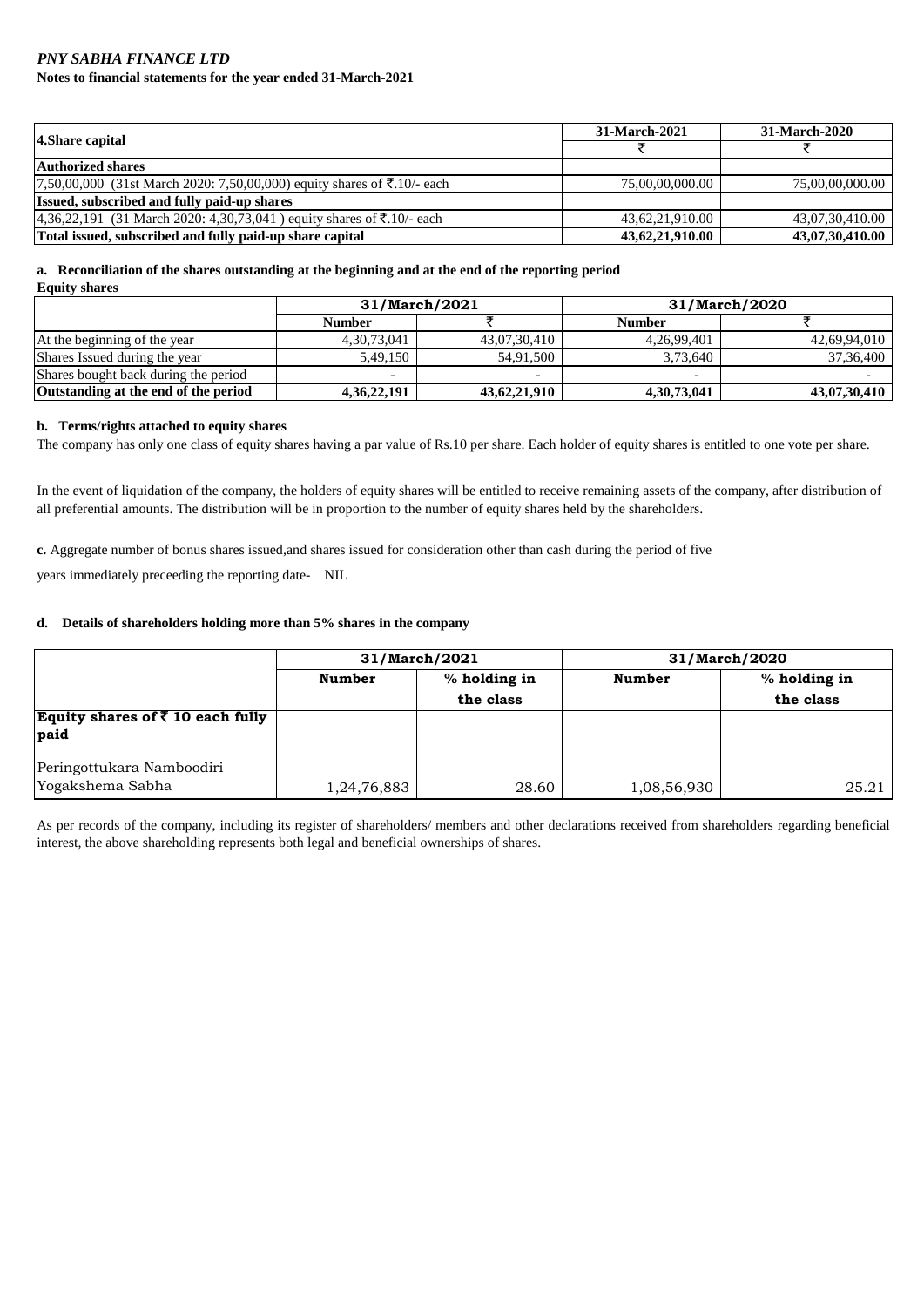### **Notes to financial statements for the year ended 31-March 2021**

|                                                           | 31-March-2021     | 31-March-2020  |
|-----------------------------------------------------------|-------------------|----------------|
| <b>5 Reserves and surplus</b>                             |                   |                |
| <b>Statutory reserve</b>                                  |                   |                |
| Balance as per the last financial statements              | 34,95,291         | 34,95,290      |
| Add: Transferred from surplus balance in the statement of |                   |                |
| <b>Profit and Loss</b>                                    |                   |                |
| <b>Closing Balance</b>                                    | 34,95,291         | 34,95,290      |
| Surplus/(deficit) in the statement of profit and loss     |                   |                |
| Balance as per last financial statements                  | (20,09,27,718)    | (15,06,67,314) |
| Profit for the year                                       | (5, 14, 26, 539)  | (5,02,60,404)  |
| Less: Appropriations                                      |                   |                |
| Transfer to Statutory reserve                             |                   |                |
| Depreciation reserve                                      |                   |                |
| Total appropriations                                      |                   |                |
| Net surplus in the statement of profit and loss           | (25, 23, 54, 256) | (20,09,27,718) |
| <b>Total Reserves and Surplus</b>                         | (24, 88, 58, 966) | (19,74,32,428) |

 **Notes:**

a. As per the Companies (Share Capital & Debenture) Rules 2014, Non banking financial companies (NBFC) and other financial institutions covered by section 2(72) of the Companies Act, 2013 are not required to maintain debenture redemption reserve for privately placed Debentures.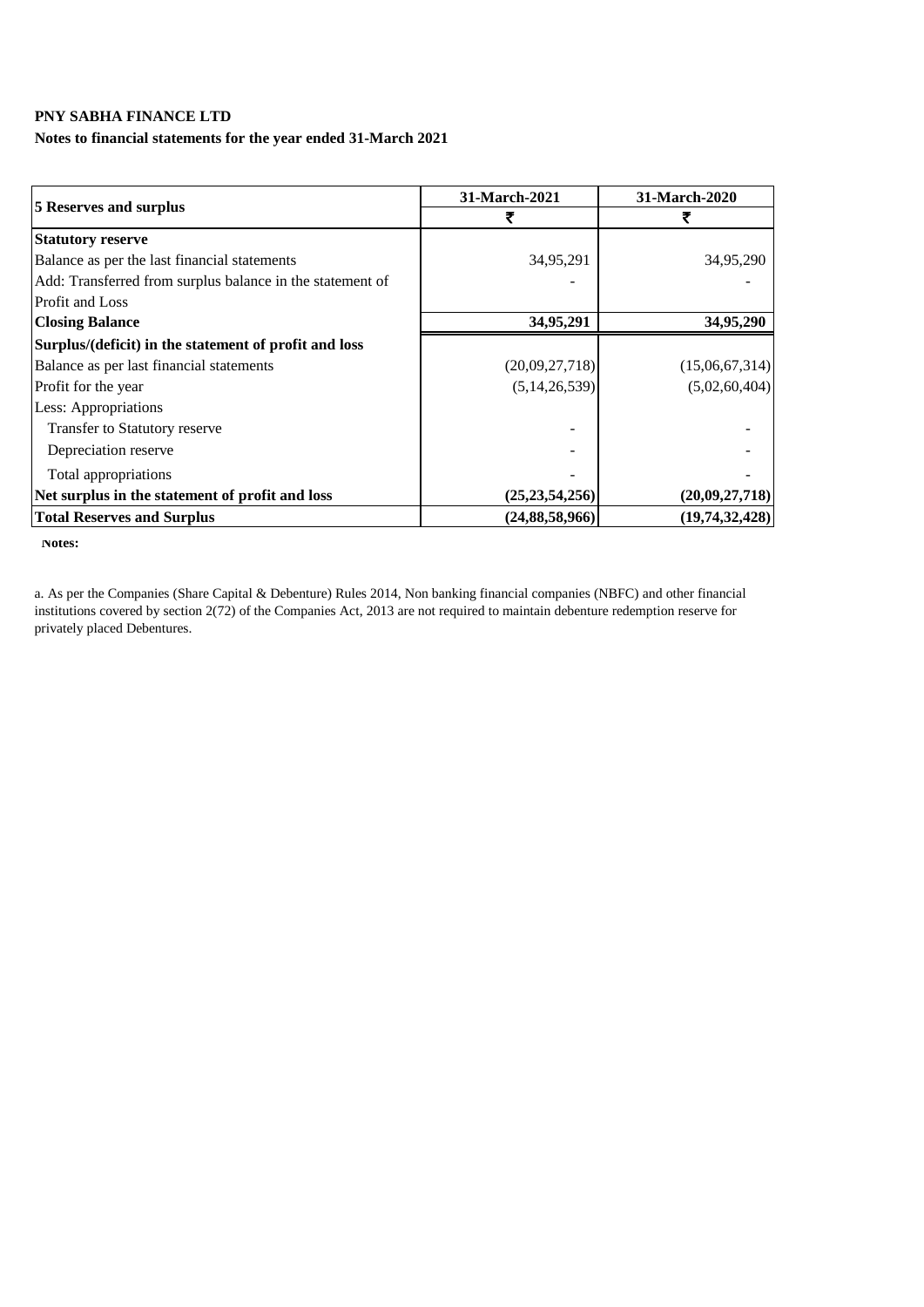### **PNY SABHA FINANCE LTD Notes to financial statements for the year ended 31-March 2021**

| 6 Long-term borrowings                                   |                                | Non-current portion |               | <b>Current maturities</b> |
|----------------------------------------------------------|--------------------------------|---------------------|---------------|---------------------------|
|                                                          | 31/March/2021<br>31/March/2020 |                     | 31/March/2021 | 31/March/2020             |
|                                                          | ₹                              | ₹                   | ₹             | ₹                         |
| <b>Bonds/</b> debentures                                 |                                |                     |               |                           |
| Subordinate debt (Unsecured)                             |                                |                     |               |                           |
| 9,33,662 bonds (Previous year 8,47,093 bonds) of ₹ 1,000 |                                |                     |               |                           |
| each.                                                    | 73,09,72,000                   | 77,36,37,000        | 20,26,90,000  | 7,49,44,000               |
| Non convertible debentures (Secured)                     |                                |                     |               |                           |
| 3,77,164 (Previous year - 4,19,080) 10% - 13% (Previous  |                                |                     |               |                           |
| year 10% - 13%) Secured Non-convertible Debentures of ₹. |                                |                     |               |                           |
| 1,000/- each redeemable at par at the end of the term of | 22,72,64,000                   | 25,80,65,000        | 14,99,00,000  | 16, 10, 15, 000           |
| each series of debentures ranging between 1-5 years.     |                                |                     |               |                           |
| Term loans from Banks(Secured)                           |                                |                     |               |                           |
|                                                          | 1,51,59,329                    | 2,10,00,000         | 70,00,000     | 70,00,000                 |
|                                                          | 97, 33, 95, 329                | 1,05,27,02,000      | 35,95,90,000  | 24,29,59,000              |
| The above amount includes                                |                                |                     |               |                           |
| Secured borrowings                                       | 24, 24, 23, 329                | 27,90,65,000        | 15,69,00,000  | 16,80,15,000              |
| Unsecured borrowings                                     | 73,09,72,000                   | 77,36,37,000        | 20,26,90,000  | 7,49,44,000               |
| Net amount                                               | 97,33,95,329                   | 1,05,27,02,000      | 35,95,90,000  | 24,29,59,000              |

### **Note:**

a. Subordinate debt are unsecured and are subordinated to the claim of other creditors. It is issued for a maximum period of 5-6 years and no premature closing is allowed.

b. Term loan from South Indian Bank was repayable in 20 equated quarterly installments of  $\bar{z}$  35,00,000 each along with interest, from the date of loan, viz., 1 February 2011. After availing moratorium, the balance principal amount is repayable in 9 equated quarterly installments of  $\bar{\tau}$  36,93,221 each along with interest from 09.09.2020. The loan is secured by hypothecation of entire current assets of the company including loan receivables along with debenture holders and Dhanalakshmi Bank. Collateral security provided is Land and building owned by PNY Sabha(96.25 cents of land in Sy.Nos.313/2,3,314/1,2,3,4,office rooms in Sy.no.445/2,1463/2 ).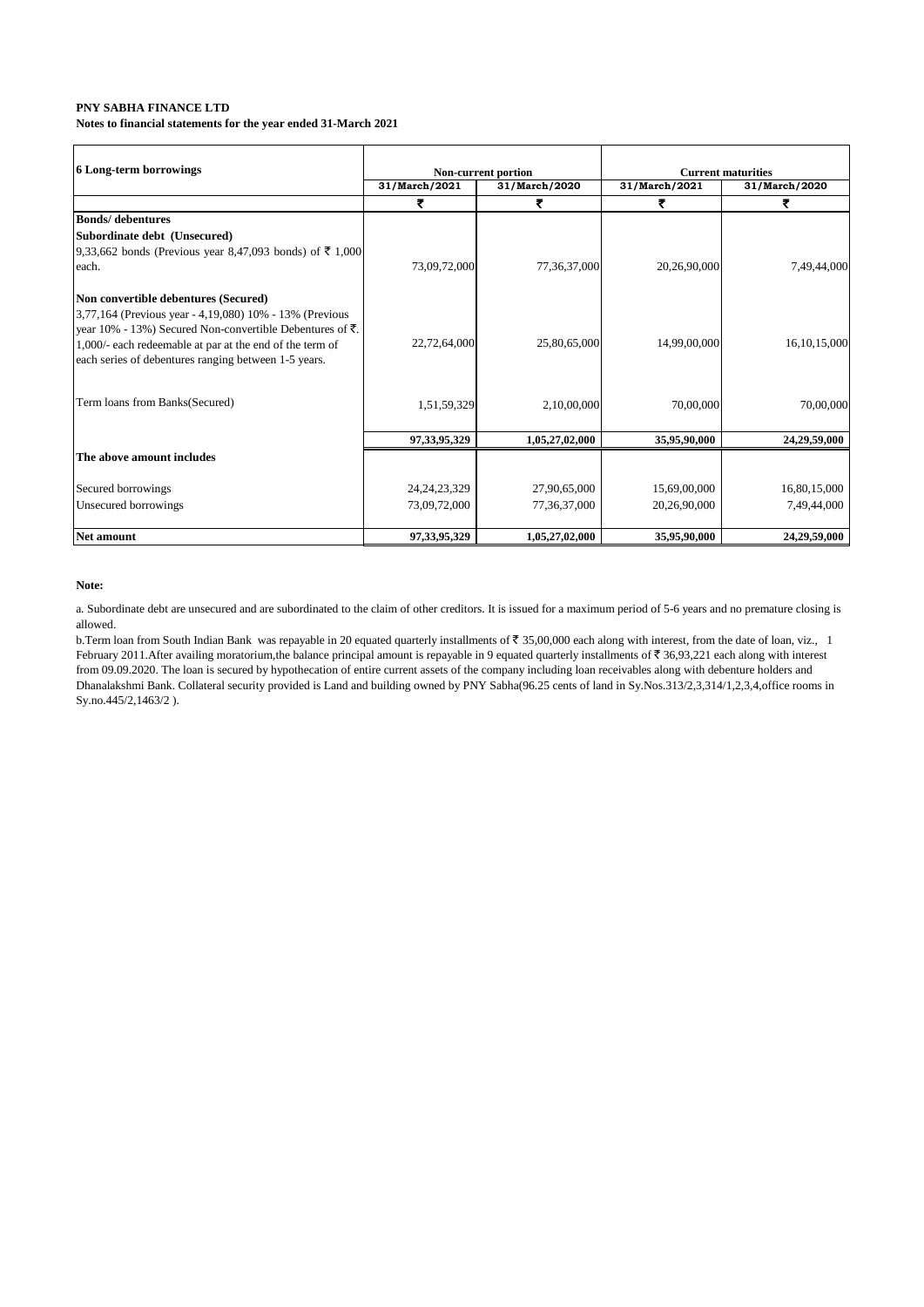**Notes to Financial Statements for the year ended 31- March 2021**

**6 A) Non Convertible Debentures and Subordinated debts from related parties**

| <b>Particulars</b>                                                                                                  | <b>Associates / Enterprises owned</b> |               | <b>Key Management Personnel</b> |               |               | Relatives of key management personnel | <b>Total</b>                               |                                      |
|---------------------------------------------------------------------------------------------------------------------|---------------------------------------|---------------|---------------------------------|---------------|---------------|---------------------------------------|--------------------------------------------|--------------------------------------|
|                                                                                                                     | 31/March/2021                         | 31/March/2020 | 31/March/2021                   | 31/March/2020 | 31/March/2021 | 31/March/2020                         | 31/March/2021                              | 31/March/2020                        |
| Debentures issued during the period<br>Leela E N<br>Radhadevi S                                                     |                                       | -             | $\overline{\phantom{0}}$        |               | 5,00,000      | 5,00,000                              | 5,00,000                                   | $\overline{\phantom{a}}$<br>5,00,000 |
| Debentures redeemed during the period                                                                               |                                       |               | $\overline{\phantom{a}}$        |               |               |                                       | $\blacksquare$                             | $\sim$                               |
| Amounts payable (net) to related parties<br>(Outstanding Debentures)<br>Peringottukara Namboothiri Yogakshema Sabha | 3,28,000                              |               | $\overline{\phantom{0}}$        |               |               |                                       | 3,28,000<br>$\overline{\phantom{a}}$       |                                      |
| Subordinate debt<br>Peringottukara Namboothiri Yogakshema Sabha                                                     |                                       | 5,54,000      | $\overline{\phantom{0}}$        |               |               |                                       | $\overline{\phantom{a}}$<br>$\blacksquare$ | 5,54,000                             |

Amount in  $\bar{z}$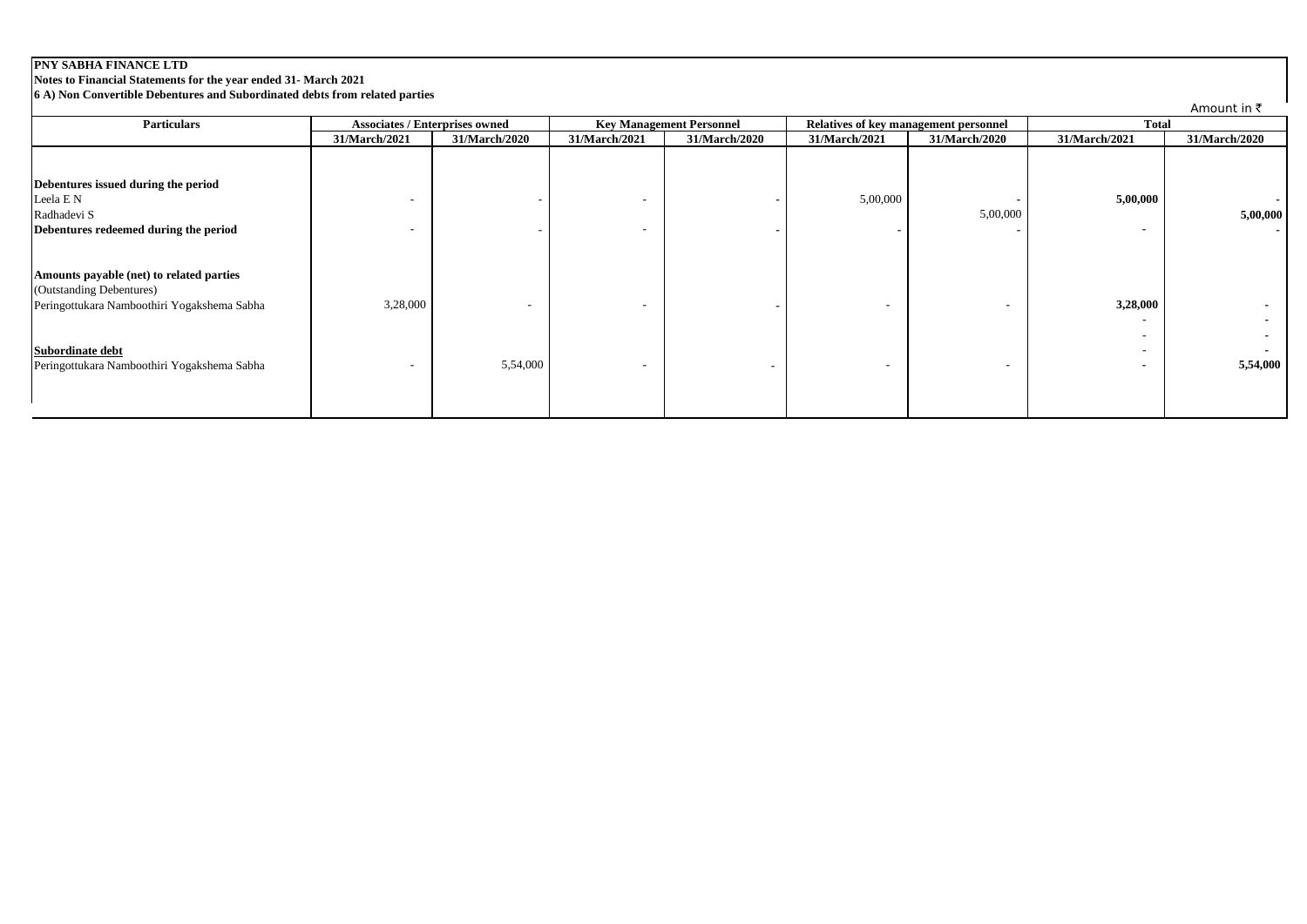**Notes to financial statements for the year ended 31-March 2021**

**Note 6 (contd.) Subordinate debts**

**Subordinate debts have a face value of** ` **1,000/- each. Details of rate of interest and maturity pattern from the date of the balance sheet is as under:**

### **As at March 31, 2021**

|                          | Rate of interest |              |                  |             |              |  |
|--------------------------|------------------|--------------|------------------|-------------|--------------|--|
| Redeemable at par within | $< 12\%$         |              | $>= 12\% < 14\%$ |             | <b>Total</b> |  |
|                          | No.              |              | No.              | 5           |              |  |
|                          |                  |              |                  |             |              |  |
| Due within 4-5 years     | 1,59,495         | 15,94,95,000 |                  |             | 15,94,95,000 |  |
| Due within 3-4 years     | 2,28,711         | 22,87,11,000 |                  |             | 22,87,11,000 |  |
| Due within 2-3 years     | 1,93,789         | 19,37,89,000 |                  |             | 19,37,89,000 |  |
| Due within 1-2 years     | 1,28,977         | 12,89,77,000 | 20,000           | 2,00,00,000 | 14,89,77,000 |  |
| Due within 1<br>vear     | 1,73,551         | 17,35,51,000 | 29,139           | 2,91,39,000 | 20,26,90,000 |  |
| <b>Grand Total</b>       | 8,84,523         | 88,45,23,000 | 49,139           | 4,91,39,000 | 93,36,62,000 |  |

Add :Unclaimed Subordinate debt (Matured but not claimed) 75,49,000<br> **Total** 94,12,11,000 **Total 94,12,11,000 As at March 31, 2020** 

|                          | <b>Rate of interest</b> |              |                          |                |              |  |  |
|--------------------------|-------------------------|--------------|--------------------------|----------------|--------------|--|--|
| Redeemable at par within | $< 12\%$                |              | $>= 12\% < 14\%$         | <b>Total</b>   |              |  |  |
|                          | No.                     |              | No.                      |                |              |  |  |
|                          |                         |              |                          |                |              |  |  |
| Due within 4-5 years     | 2.28.711                | 22,87,11,000 |                          |                | 22,87,11,000 |  |  |
| Due within 3-4 years     | 1.93.789                | 19,37,89,000 | $\overline{\phantom{a}}$ |                | 19,37,89,000 |  |  |
| Due within 2-3 years     | 1.28.977                | 12,89,77,000 | 20,000                   | 2,00,00,000    | 14,89,77,000 |  |  |
| Due within 1-2 years     | 1,73,551                | 17,35,51,000 | 28,609                   | 2,86,09,000    | 20,21,60,000 |  |  |
| Due within 1 year        | 32,963                  | 3,29,63,000  | 41,981                   | 4, 19, 81, 000 | 7,49,44,000  |  |  |
| <b>Grand Total</b>       | 7,57,991                | 75,79,91,000 | 90,590                   | 9,05,90,000    | 84,85,81,000 |  |  |

Add :Unclaimed Subordinate debt (Matured but not claimed) 4,16,000 **Total 84,89,97,000**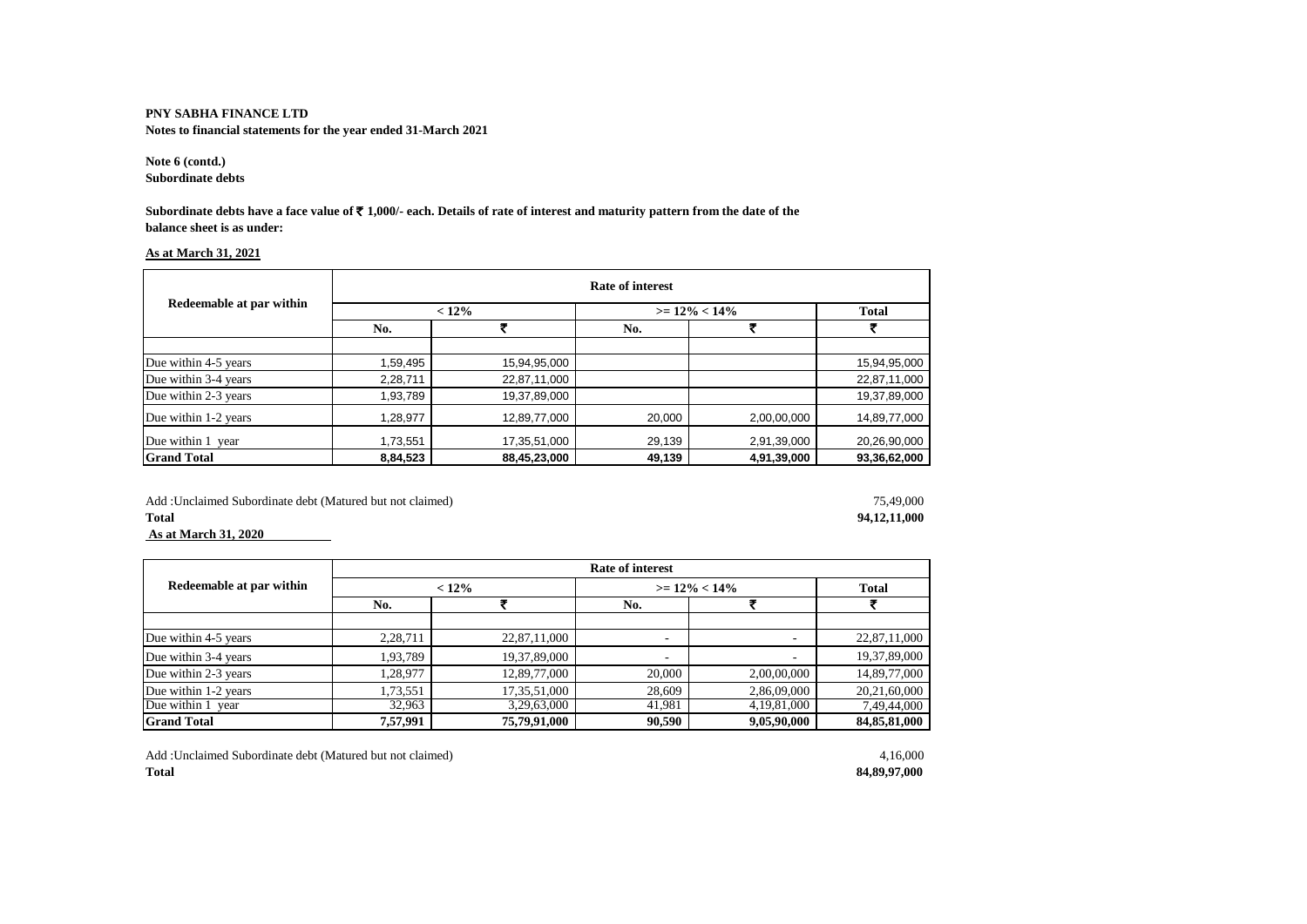**Notes to financial statements for the year ended 31-March 2021**

### **Note 6 (contd.)**

### **B) Debentures (Secured)**

# **i) Redeemable Non Convertible Debentures of** `**. 1,000/- each - Terms of repayment**

**As at March 31, 2021**

|                          | <b>Rate of interest</b> |              |                  |  |              |              |  |
|--------------------------|-------------------------|--------------|------------------|--|--------------|--------------|--|
| Redeemable at par within | $< 12\%$                |              | $>= 12\% < 14\%$ |  | <b>Total</b> |              |  |
|                          | No.                     |              | No.              |  | No.          |              |  |
| Due with in 2-3 years    | 149900                  | 14,99,00,000 |                  |  | 1.49.900     | 14,99,00,000 |  |
| Due with in 1-2 years    | 118615                  | 11,86,15,000 |                  |  | 1,18,615     | 11.86.15.000 |  |
| Due with in 1 year       | 108649                  | 10,86,49,000 |                  |  | 1.08.649     | 10,86,49,000 |  |
| <b>Grand Total</b>       | 3,77,164                | 37,71,64,000 |                  |  | 3,77,164     | 37,71,64,000 |  |

Add :Unclaimed debentures (Matured but not claimed) 1,16,99,000

### **As at March 31, 2020**

|                          | Rate of interest |                 |                  |  |              |                 |  |
|--------------------------|------------------|-----------------|------------------|--|--------------|-----------------|--|
| Redeemable at par within | $< 12\%$         |                 | $>= 12\% < 14\%$ |  | <b>Total</b> |                 |  |
|                          | No.              |                 | No.              |  | No.          |                 |  |
| Due with in 2-3 years    | ,18,615          | 11,86,15,000    |                  |  | 1,18,615     | 11,86,15,000    |  |
| Due with in 1-2 years    | ,08,649          | 10,86,49,000    |                  |  | 1,08,649     | 10.86.49.000    |  |
| Due with in 1 year       | 2.02.348         | 19, 18, 16, 000 |                  |  | 2,02,348     | 19, 18, 16, 000 |  |
| <b>Grand Total</b>       | 4.29.612         | 41.90.80.000    |                  |  | 4.29.612     | 41,90,80,000    |  |

Add :Unclaimed debentures (Matured but not claimed) 1,08,82,000 **Total 42,99,62,000** 

### **Nature of Security**

\* NCDs are secured by the floating charge on all loan receivable of all branches.

\* NCDs are offered upto a period of 5 years

**Total 38,88,63,000**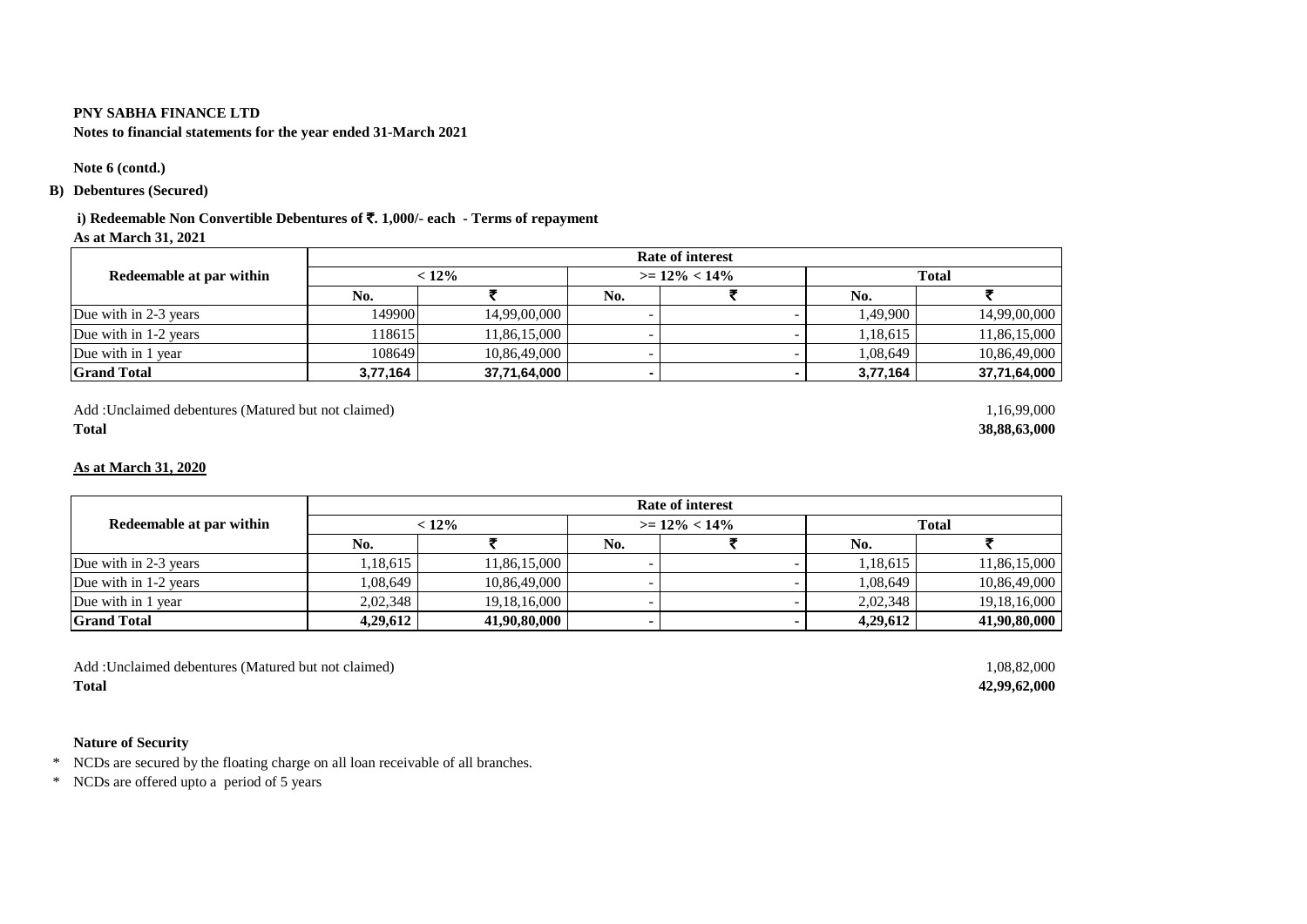**Notes to financial statements for the year ended 31-March 2021**

| 7 Other long term liabilities             | Non-current portion |               | <b>Current portion</b> |               |  |
|-------------------------------------------|---------------------|---------------|------------------------|---------------|--|
|                                           | 31-March-2021       | 31-March-2020 | 31-March-2021          | 31-March-2020 |  |
|                                           |                     |               |                        |               |  |
| Interest accrued but not due on long term |                     |               |                        |               |  |
| borrowings                                |                     |               |                        |               |  |
| 1. For Subordinate Debt                   | 1,52,75,255         | 3,48,50,706   | 3,63,56,584            | 2,56,25,724   |  |
| 2. For Non convertible debentures         |                     |               | 1,32,36,942            | 1,47,61,642   |  |
| <b>Sundry Deposits</b>                    | 2,50,000            | 2,50,000      |                        |               |  |
| <b>TOTAL</b>                              | 1,55,25,255         | 3,51,00,706   | 4,95,93,526            | 4,03,87,366   |  |

| 8 Long-term provisions                 | Non-current portion            |           | <b>Current portion</b> |                      |  |
|----------------------------------------|--------------------------------|-----------|------------------------|----------------------|--|
|                                        | 31-March-2020<br>31-March-2021 |           | 31-March-2021          | <b>31-March-2020</b> |  |
|                                        |                                |           |                        |                      |  |
| <b>Provision for employee benefits</b> |                                |           |                        |                      |  |
| Provision for gratuity                 |                                |           |                        |                      |  |
| Provision for leave encashment         | 72,86,543                      | 54,77,822 |                        |                      |  |
| <b>TOTAL</b>                           | 72,86,543                      | 54,77,822 |                        |                      |  |

| 9 Short-term borrowings     |                          | Non-current portion | <b>Current portion</b> |                |
|-----------------------------|--------------------------|---------------------|------------------------|----------------|
|                             | 31-March-2021            | 31-March-2020       | 31-March-2021          | 31-March-2020  |
|                             |                          |                     |                        |                |
| Dhanalaxmi Bank Overdraft   | $\overline{\phantom{0}}$ |                     | 2,25,62,283            | 1,79,52,279    |
| South Indian Bank Overdraft |                          |                     | 7,60,74,184            | 7,49,33,926    |
| South Indian Bank Gold Loan | $\overline{\phantom{a}}$ |                     | 58,42,275              | 89, 31, 704    |
| <b>TOTAL</b>                |                          |                     | 10,44,78,742           | 10,18,17,909   |
| The above amount includes   |                          |                     |                        |                |
|                             |                          |                     |                        |                |
| Secured borrowings          |                          |                     | 10,44,78,742           | 8, 34, 47, 120 |
| Unsecured borrowings        |                          |                     |                        |                |
|                             |                          |                     |                        |                |
| <b>TOTAL</b>                |                          |                     | 10,44,78,742           | 8, 34, 47, 120 |

### **Details of security**

Dhanalaxmi Bank Overdraft is secured by charge on entire receivables , gold loan receivables of the company along with the charge of debenture holders & South Indian Bank along with collateral security of Land and building owned by PNY Sabha( (90.75 cents of land in Sy.Nos.313/2,3,314/1,2,3,4,office rooms in Sy.no.445/2,1063/2 ) and fixed deposit amounting to Rs.30,00,000/-

South Indian Bank Overdraft is secured by floating charge on entire current assets including gold receivables along with debentureholders and Dhanalaxmi Bank. Collateral security provided is Land and building owned by PNY Sabha(96.25 cents of land in Sy.Nos.313/2,3,314/1,2,3,4,office rooms in Sy.no.445/2,1463/2 )

South indian bank Gold loan is secured by Repledge of gold ornaments obtained as collateral security for loans sanctioned by the Company.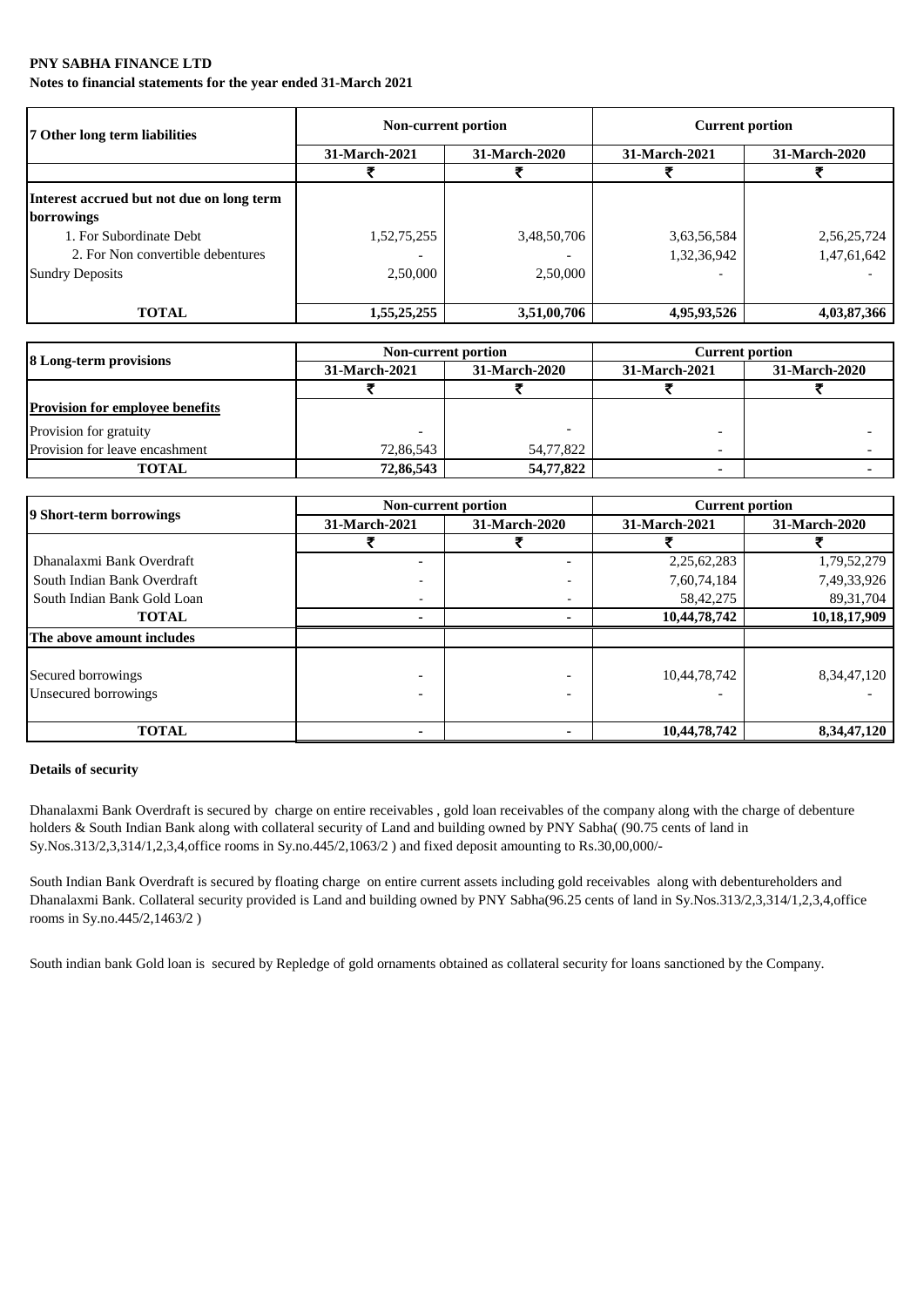# **Notes to financial statements for the year ended 31-March 2021**

| <b>10 Other current liabilities</b>                 | 31-March-2021   | 31-March-2020       |  |
|-----------------------------------------------------|-----------------|---------------------|--|
|                                                     | ₹               | ₹                   |  |
|                                                     |                 |                     |  |
| Current maturities of long-term borrowings (note 5) | 35,95,90,000    | 24, 29, 59, 000. 00 |  |
| Current maturities interest accrued but not due on  |                 |                     |  |
| borrowings (note 6)                                 | 4,95,93,526     | 4,03,87,365.79      |  |
| <b>Unclaimed Debentures</b>                         | 1,16,99,000     | 1,08,82,000.00      |  |
| <b>Unclaimed Subordinated debt</b>                  | 75,49,000       | 4,16,000.00         |  |
| <b>Statutory Due Payable</b>                        |                 |                     |  |
| P.F.Payable                                         | 12,25,468       | 11,50,449.00        |  |
| T.D.S Payable                                       | 8,87,259        | 1,62,524.00         |  |
| <b>ESI</b> Payable                                  | 1,75,527        | 1,72,546.00         |  |
| <b>ESI</b> damages Payable                          | 3,95,626        |                     |  |
| GST & kerala flood cess Payable                     | 15,665          |                     |  |
| <b>Expenses Payable</b>                             | 3,40,150        | 12,18,032.00        |  |
| Audit fee Payable                                   | 1,12,710        | 1,10,160.00         |  |
| Employee related payables                           | 49,061          | 4,71,331.00         |  |
| Labour welfare fund                                 | 5,860           | 12,000.00           |  |
| Others payable                                      | 3,105           | 1,23,902.00         |  |
|                                                     |                 |                     |  |
| <b>TOTAL</b>                                        | 43, 16, 41, 957 | 29,80,65,310        |  |

| <b>11 Short Term Provisions</b>      | 31-March-2021 | 31-March-2020   |
|--------------------------------------|---------------|-----------------|
|                                      |               |                 |
|                                      |               |                 |
| Provision for NPA                    | 13,73,39,988  | 13, 11, 40, 159 |
| <b>Provision for Standard Assets</b> | 28, 34, 627   | 28,65,982       |
|                                      | 14,01,74,616  | 13,40,06,141    |

### **Note :**

Secured loans are classified or provided for as per management estimates, subject to the minimum provision required as per Non Banking Financial Company Prudential Norms( Reserve Bank) Directions as follows

### **Classification of loans Provisioning Policy**

| <b>Standard Assets</b>     | 0.25%                                       |
|----------------------------|---------------------------------------------|
| <b>Sub Standard Assets</b> | 10.00%                                      |
| Doubtful Assets            | 100 % for unsecured portion $\&$            |
|                            | 20-50% for secured portion                  |
| Loss Assets                | 100 % provided if not written down in books |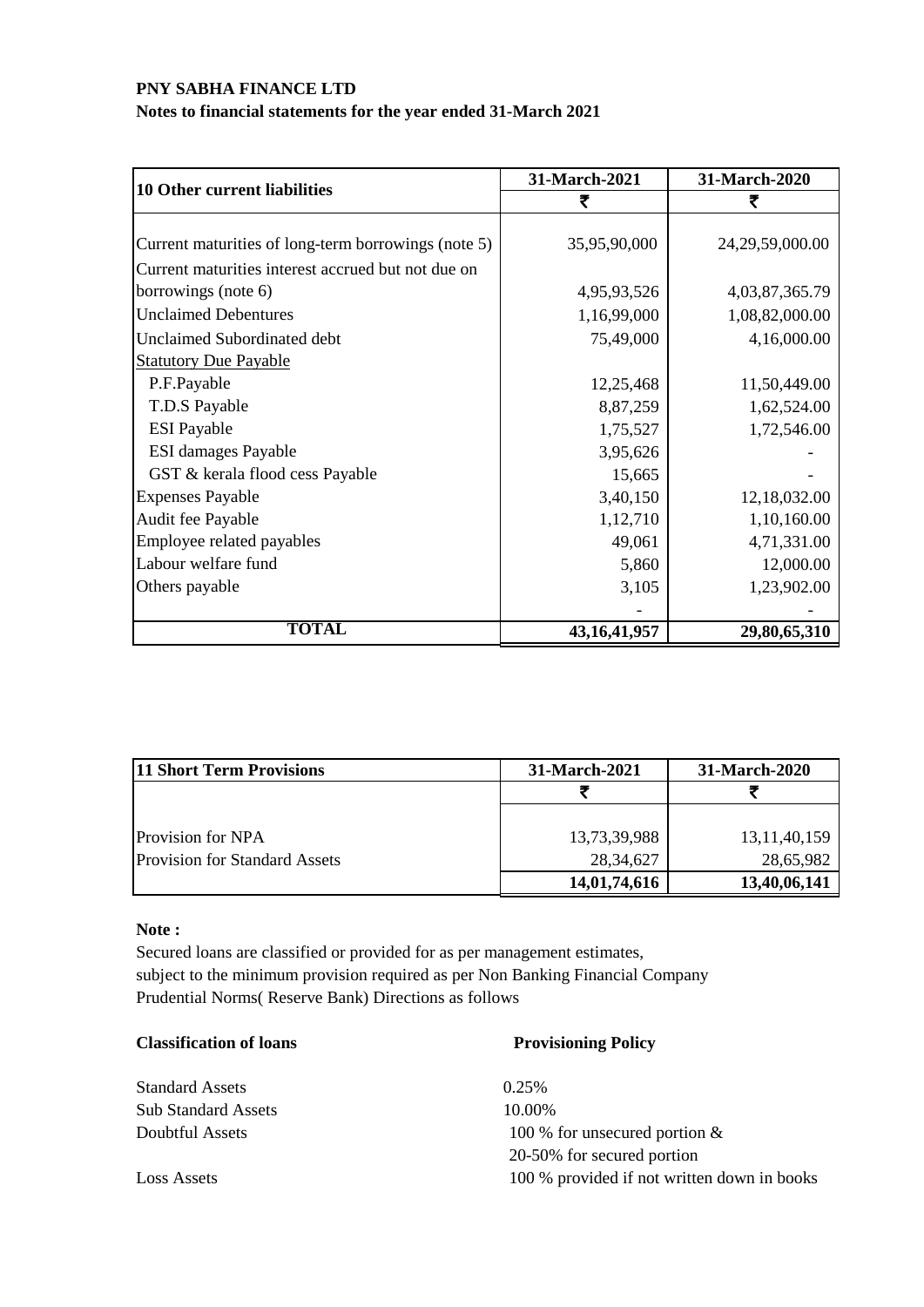### **PNY SABHA FINANCE LTD Notes to financial statements for the year ended 31-March 2021**

### **12 PROPERTY, PLANT & EQUIPMENT**

|                                      |                          |                 |                               |                                     |                        |                            | (Amount in ₹) |
|--------------------------------------|--------------------------|-----------------|-------------------------------|-------------------------------------|------------------------|----------------------------|---------------|
| <b>Cost or valuation</b>             | Land                     | <b>Building</b> | Plant and<br>equipment        | <b>Furniture</b><br>and<br>fixtures | <b>Vehicles</b>        | <b>Office</b><br>equipment | <b>Total</b>  |
| <b>At 31 March 2019</b>              |                          |                 |                               |                                     |                        |                            |               |
|                                      | $\blacksquare$           | $\blacksquare$  | 21,67,110                     | 5,74,12,883                         | 19,23,098              | 1,56,50,900                | 7,71,53,991   |
| <b>Additions</b><br>Disposals        | 44,20,500                |                 | 11,900                        | 31,17,209                           |                        | 15,22,664                  | 90,72,272     |
| <b>At 31 March 2020</b>              | 44,20,500                | $\blacksquare$  | 21,79,010                     | 6,05,30,092                         | 19,23,098              | 1,71,73,564                | 8,62,26,263   |
| <b>Additions</b><br><b>Disposals</b> | 1,71,21,451              | 22,04,599       | 52,417                        | 27,74,910                           |                        | 9,28,166                   | 2,30,81,543   |
| <b>At 31 March 2021</b>              | 2,15,41,951              | 22,04,599       | 22,31,427                     | 6,33,05,001                         | $\overline{19,23,098}$ | 1,81,01,729                | 10,93,07,806  |
| <b>Depreciation</b>                  | Land                     | <b>Building</b> | <b>Plant</b> and<br>equipment | <b>Furniture</b><br>and<br>fixtures | <b>Vehicles</b>        | <b>Office</b><br>Equipment | <b>Total</b>  |
| <b>At 31 March 2019</b>              | $\blacksquare$           | $\overline{a}$  | 17,75,734                     | 2,91,68,109                         | 8,92,271               | 1,27,45,942                | 4,45,82,056   |
| Charge for the year                  | $\overline{\phantom{a}}$ | ٠               | 1,49,876                      | 50,58,039                           | 2,28,368               | 11,38,485                  | 65,74,768     |
| Disposals/adjustments                | $\overline{\phantom{a}}$ | ٠               |                               |                                     |                        |                            |               |
| <b>At 31 March 2020</b>              | $\blacksquare$           | $\blacksquare$  | 19,25,610                     | 3,42,26,148                         | 11,20,639              | 1,38,84,427                | 5,11,56,824   |
| Charge for the year                  | $\sim$                   | $\sim$          | 1,02,182                      | 49,78,924                           | 2,28,368               | 11,77,250                  | 64,86,723     |
| Disposals/adjustments                | ٠                        | $\blacksquare$  |                               |                                     |                        |                            |               |
| At 31 March 2021                     |                          |                 | 20,27,792                     | 3,92,05,072                         | 13,49,007              | 1,50,61,677                | 5,76,43,547   |
| <b>Net Block</b>                     |                          |                 |                               |                                     |                        |                            |               |
| <b>At 31 March 2021</b>              | 2,15,41,951              | 22,04,599       | 2,03,635                      | 2,40,99,930                         | 5,74,091               | 30,40,053                  | 5,16,64,259   |
| <b>At 31 March 2020</b>              | 44,20,500                |                 | 2,53,400                      | 2,63,03,944                         | 8,02,459               | 32,89,137                  | 3,50,69,439   |

**Note-**

1.Depreciation on the fixed assets are provided based on the useful life of the Assets, as per Part C of Schedule II, of the Companies Act 2013.

2.Land & Building is acquired in satisfaction of debt. No depreciation is charged on the value of building as the same is not put to use.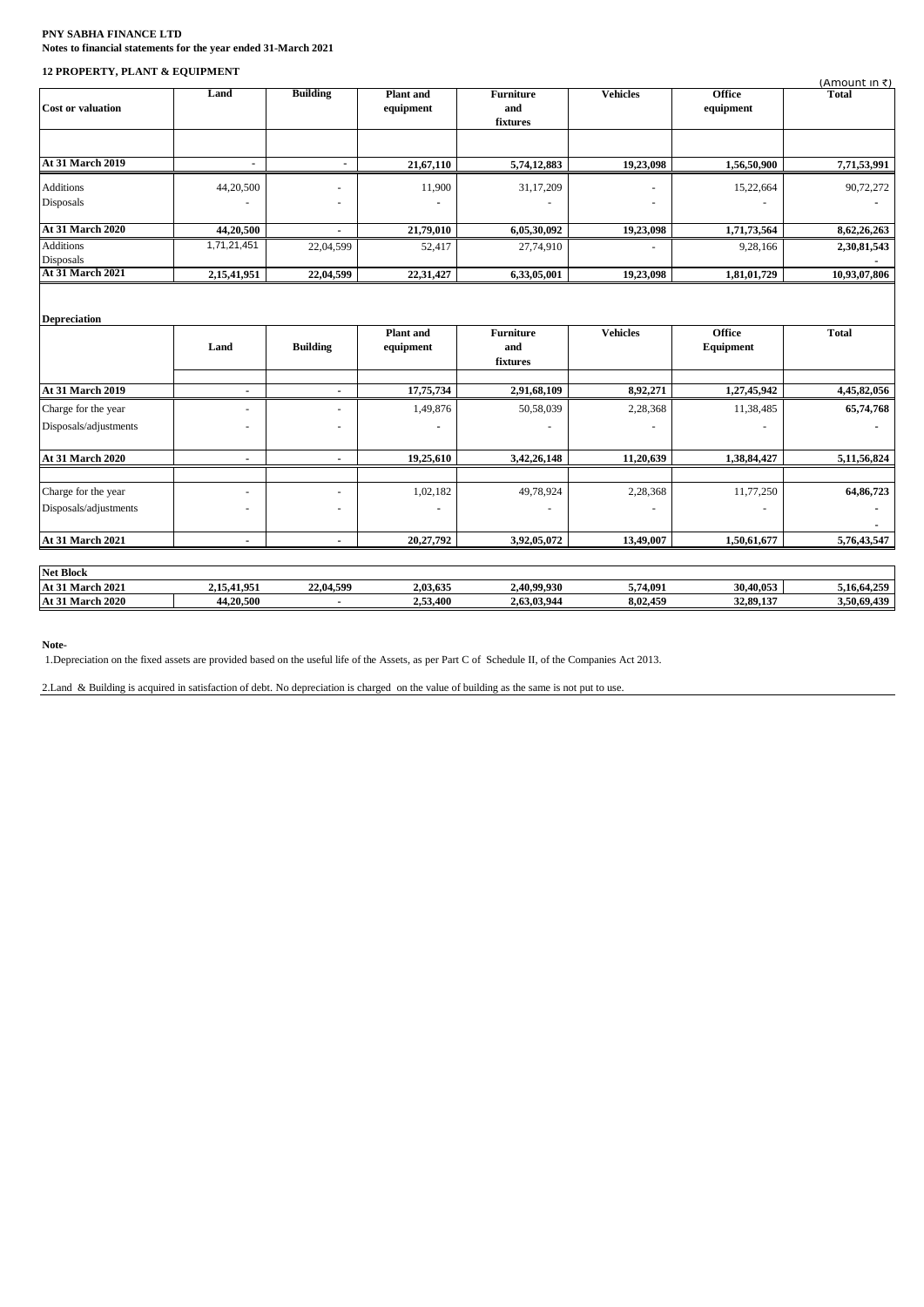# **Notes to financial statements for the year ended 31-March 2021**

# **13 Intangible assets**

| <b>Particulars</b>                               | Computer<br>software  |
|--------------------------------------------------|-----------------------|
|                                                  | ₹                     |
| <b>Gross block</b>                               |                       |
| <b>At 31 March 2019</b>                          | 52,88,746             |
| Purchase<br>Acquisitions through<br>amalgamation | 6,40,485              |
|                                                  |                       |
| <b>At 31 March 2020</b>                          | 59,29,231.00          |
| Purchase<br>Acquisitions through                 | 10,53,245             |
| amalgamation                                     |                       |
| <b>At 31 March 2021</b>                          | 69,82,476             |
| <b>Amortisation</b>                              |                       |
| <b>At 31 March 2019</b>                          | 46,66,314             |
| Charge for the year                              | 4,16,371              |
| <b>At 31 March 2020</b>                          | 50,82,685             |
| Charge for the year<br><b>At 31 March 2021</b>   | 5,55,425<br>56,38,110 |
| <b>Net block</b>                                 |                       |
| <b>At 31 March 2021</b>                          | 13,44,366             |
| <b>At 31 March 2020</b>                          | 8,46,546              |

\* Intangible assets are amortised over a period of 3 years.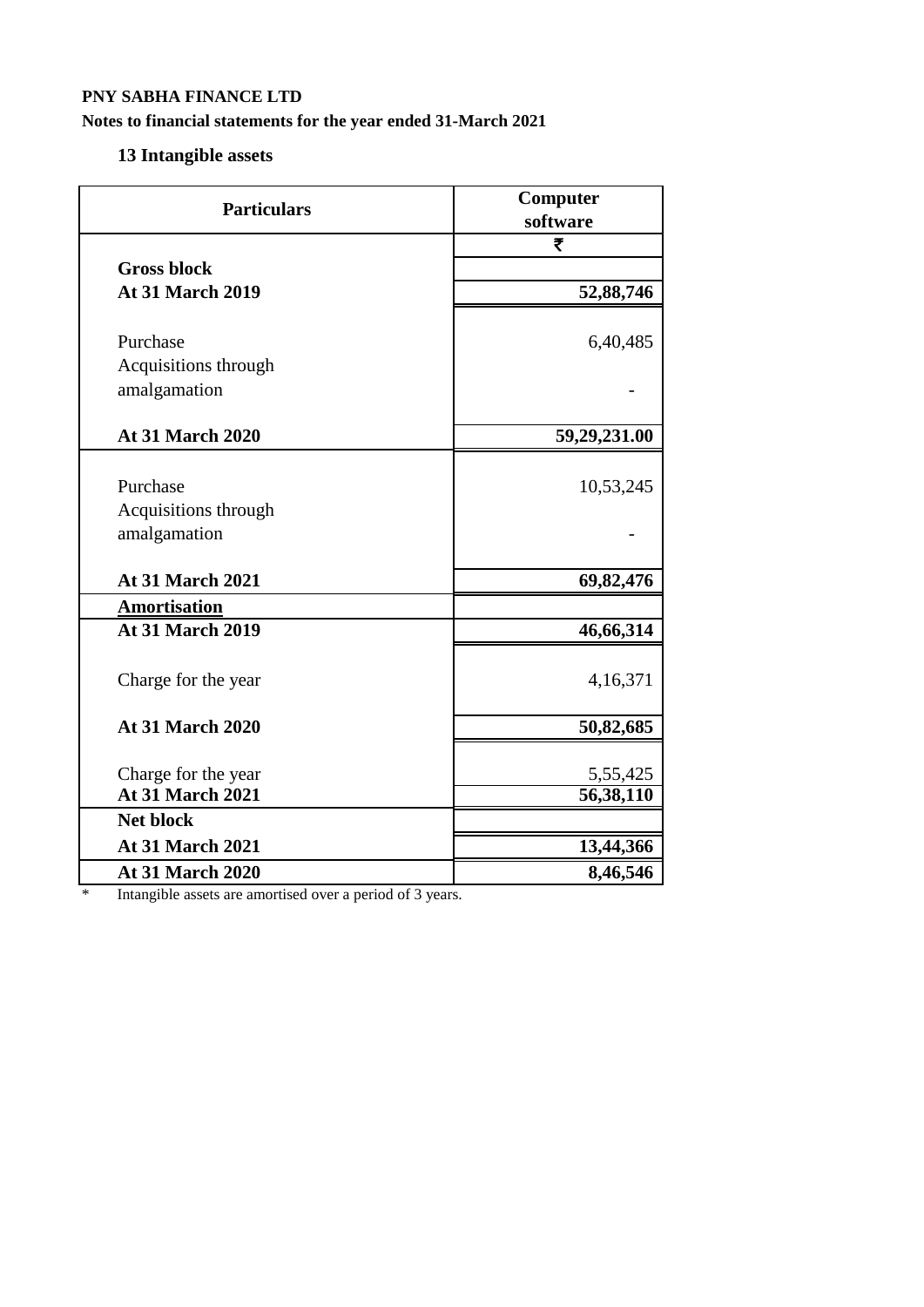**Notes to financial statements for the year ended 31-March 2021**

|                  |               | Non-current    | Current       |               |  |
|------------------|---------------|----------------|---------------|---------------|--|
| 14 Investments   | 31/March/2021 | 31/March/2020  | 31/March/2021 | 31/March/2020 |  |
|                  |               |                |               |               |  |
| Kuri investments | 18,97,476     | 2,05,56,224    |               |               |  |
|                  | 18,97,476.00  | 2,05,56,224.00 |               |               |  |
|                  |               |                |               |               |  |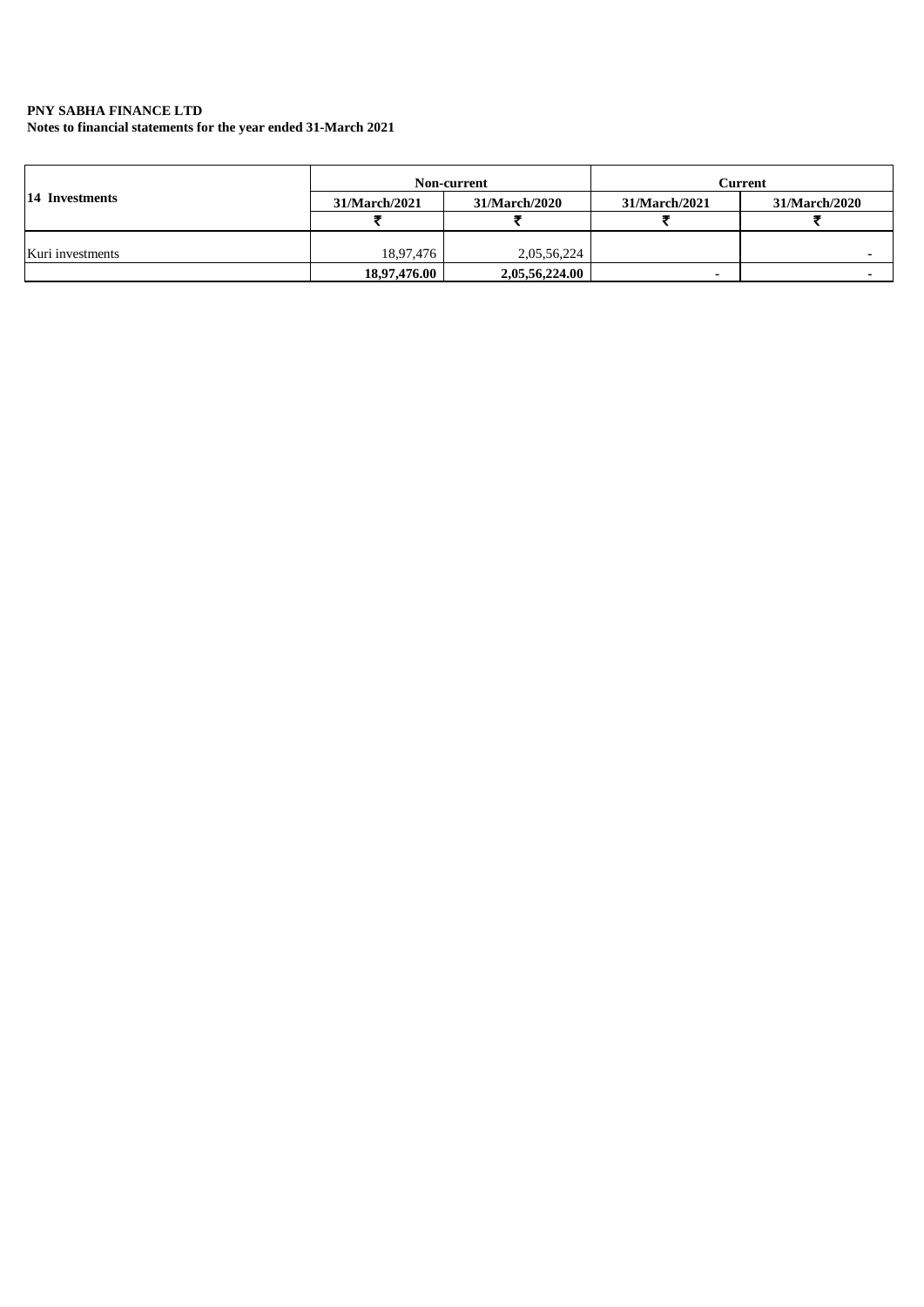# **Notes to financial statements for the year ended 31-March 2021**

|                                                                                                                                        | 31-March-2021  | 31-March-2020 |  |
|----------------------------------------------------------------------------------------------------------------------------------------|----------------|---------------|--|
| 15 Deferred tax assets (net)                                                                                                           | ₹              | ₹             |  |
| <b>Deferred tax liability</b>                                                                                                          |                |               |  |
| Impact of depreciation charged to the statement of profit and loss and<br>allowed as per tax provisions                                | (21, 92, 899)  | (17, 38, 436) |  |
| <b>Gross deferred tax liability</b>                                                                                                    | (21, 92, 899)  | (17, 38, 436) |  |
| <b>Deferred tax asset</b>                                                                                                              |                |               |  |
| Provision for standard and doubtful debts and advances                                                                                 | 3,64,45,400    | 3,48,41,597   |  |
| Impact of expenditure charged to the statement of profit and loss in the<br>current year but allowed for tax purposes on payment basis | 8,91,506       | 14, 24, 234   |  |
| Unabsorbed depreciation and carry forward of losses                                                                                    | 5,30,37,643    | 3,77,66,883   |  |
| <b>Gross deferred tax asset</b>                                                                                                        | 9,03,74,548    | 7,40,32,714   |  |
| Net deferred tax asset                                                                                                                 | 9,25,67,448.00 | 7,57,71,150   |  |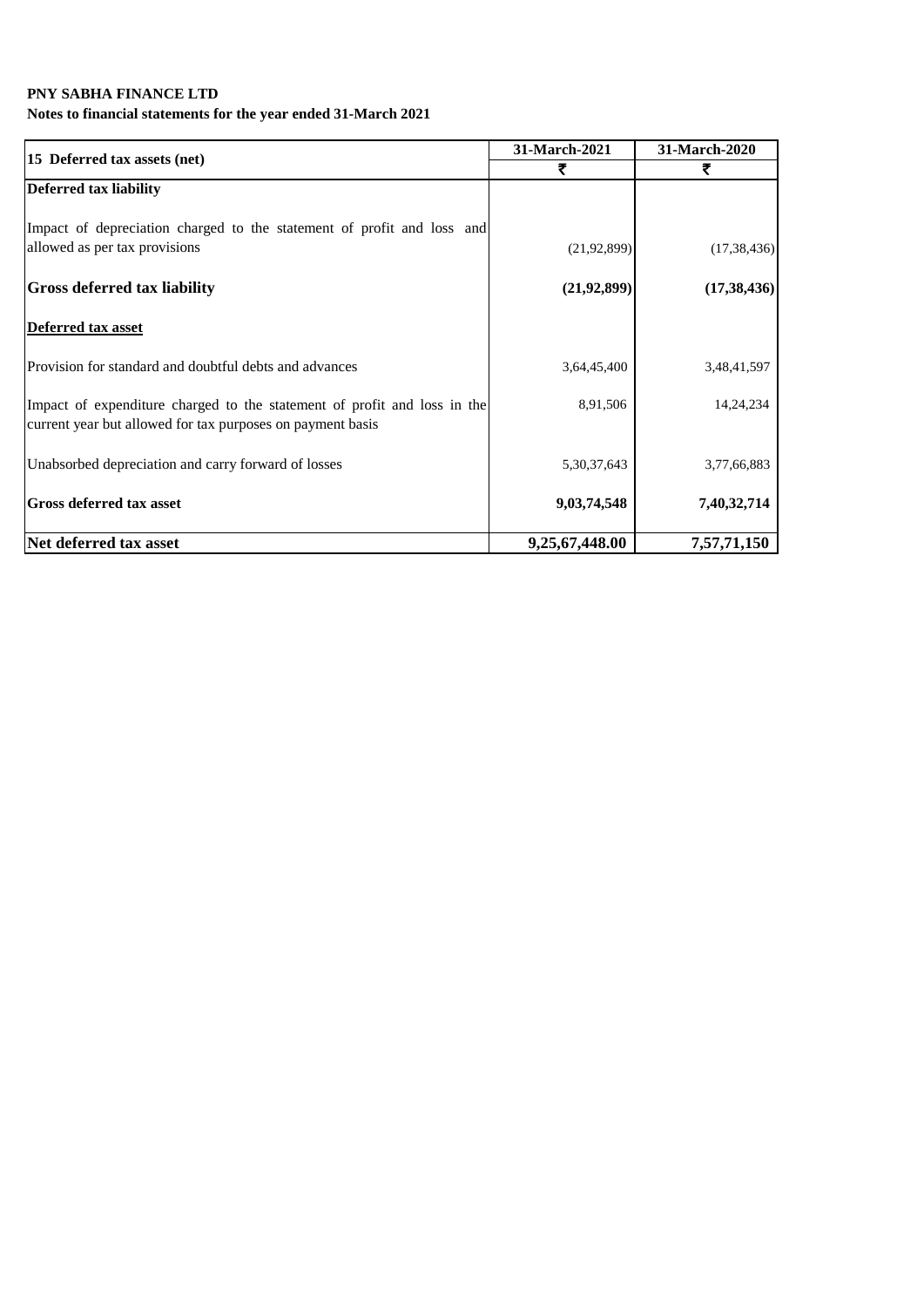**Notes to financial statements for the year ended 31-March 2021**

| 16 Loans and advances                           | Non-current              |               | <b>Current</b> |                |  |
|-------------------------------------------------|--------------------------|---------------|----------------|----------------|--|
|                                                 | 31-March-2021            | 31-March-2020 | 31-March-2021  | 31-March-2020  |  |
|                                                 | ₹                        | ₹             | ₹              | ₹              |  |
| Portfolio Loan                                  |                          |               |                |                |  |
| Secured, considered good                        | 2,60,66,585              | 6,89,44,597   | 1,39,89,59,663 | 1,07,74,19,798 |  |
| Gold                                            |                          |               | 1,08,44,85,747 | 1,01,56,79,001 |  |
| <b>Business Loan</b>                            |                          | 1,49,890      |                | 26,72,887      |  |
| Vehicle loan                                    | 1,39,09,306              | 3,46,92,261   | 1,58,51,244    | 3,41,97,577    |  |
| -EDI Loan                                       | 1,42,920                 | 7,21,730      | 12,29,167      | 51,25,383      |  |
| -Pronote Loan                                   | 1,20,14,359              | 3,33,80,716   | 29,73,93,505   | 1,97,44,950    |  |
| Personal loan                                   |                          |               |                |                |  |
| Secured, considered doubtful                    | $\blacksquare$           |               | 6,47,90,052    | 34,23,97,659   |  |
| Pronote Loan                                    |                          |               |                | 26,55,36,865   |  |
| <b>Business Loan</b>                            |                          |               | 2,14,80,021    | 4,30,60,069    |  |
| Vehicle loan                                    | $\overline{\phantom{a}}$ |               | 3,74,62,383    | 2,83,17,968    |  |
| <b>EDI</b> Loan                                 |                          |               | 58,47,648      | 54,82,757      |  |
| <b>Unsecured, considered good</b>               | $\blacksquare$           | 1,69,23,345   | 1,11,22,279    | 2,45,35,981    |  |
| Pronote Special Loan                            |                          |               |                |                |  |
| Personal Loan                                   |                          |               |                |                |  |
| -Group Loan                                     |                          | 1,69,23,345   | 1,11,22,279    | 2,45,35,981    |  |
| <b>Unsecured, considered doubtful</b>           |                          |               | 43,62,232      | 34,34,436      |  |
| Personal Loan                                   |                          |               |                |                |  |
| -Group Loan                                     |                          |               | 43,62,232      | 34, 34, 436    |  |
| Arbitration                                     |                          |               |                |                |  |
| (A)                                             | 2,60,66,585              | 8,58,67,942   | 1,47,92,34,226 | 1,44,77,87,874 |  |
| Other advances (Unsecured & considered<br>good) |                          |               |                |                |  |
| Other advances                                  |                          |               | 23,57,230      | 22,08,583      |  |
| B)                                              |                          |               | 23,57,230      | 22,08,583      |  |
| Deposits (Unsecured & considered good)          |                          |               |                |                |  |
| <b>Telephone Deposit</b>                        | 2,000                    | 2,000         |                |                |  |
| <b>Rent Security Deposit</b>                    | 4,23,42,864              | 4,24,10,750   |                |                |  |
| $\mathbf{C}$                                    | 4,23,44,864              | 4,24,12,750   |                |                |  |
|                                                 |                          |               |                |                |  |
| Total $(A + B + C)$                             | 6,84,11,449              | 12,82,80,692  | 1,48,15,91,456 | 1,44,99,96,457 |  |

| Loans and advances due by employees & officers, etc. | Non-current   |                      | Current                  |                      |
|------------------------------------------------------|---------------|----------------------|--------------------------|----------------------|
|                                                      | 31-March-2021 | <b>31-March-2020</b> | 31-March-2021            | <b>31-March-2020</b> |
| Loans to employees include                           |               |                      |                          |                      |
| Dues from executive directors                        | 1,92,115      | 1,95,033             |                          |                      |
| Dues from officers                                   | 22,30,184     | 26,02,725            |                          | 1.82.274             |
| Loans to related parties                             |               |                      |                          |                      |
| Secured                                              | 25, 31, 129   |                      |                          |                      |
| Unsecured                                            | ۰             |                      | $\overline{\phantom{a}}$ |                      |

Provision for Non performing assets and standard assets are shown separately under short term provisions. ( Note 10)

Note: Loan Protfolio includes Suit filed accounts balance amounting to ₹2,46,50,642 (PY. ₹.2,34,45,539) and Arbitration accounts balance amounting to ₹29,07,72,047 (P.Y. Rs.31,16,59,665 )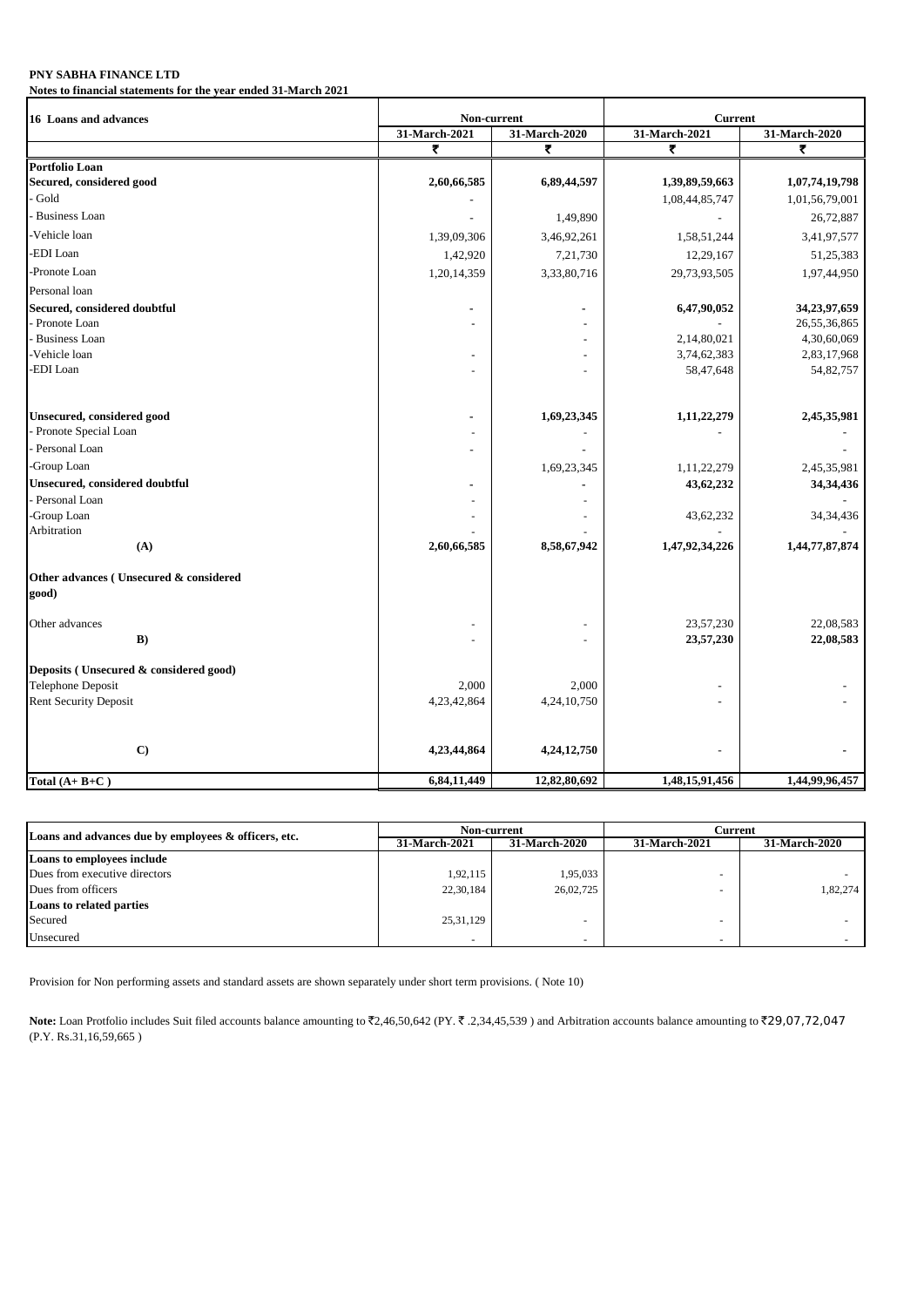**Notes to financial statements for the year ended 31-March 2021**

|                                               |               | Non-current   | <b>Current</b> |               |  |
|-----------------------------------------------|---------------|---------------|----------------|---------------|--|
| 17 Cash and bank balances                     | 31/March/2021 | 31/March/2020 | 31/March/2021  | 31/March/2020 |  |
|                                               |               |               |                |               |  |
| 17.1 Cash and cash equivalents                |               |               |                |               |  |
| Cash in hand                                  |               |               | 86,74,398      | 44,15,035     |  |
| Balances with banks:                          |               |               |                |               |  |
| On current accounts                           |               |               | 66,10,446      | 58,94,118     |  |
|                                               |               |               | 1,52,84,844    | 1,03,09,153   |  |
| 17.2 Term deposit(remaining maturity maturity |               |               |                |               |  |
| less than 12 months)                          |               |               | 46,71,707      | 43,81,398     |  |
|                                               |               |               | 1,99,56,551    | 1,46,90,551   |  |

### **Note;**

Term deposit includes Fixed Deposit with South Indian Bank Ltd amounting to ₹43,14,049 @ 7.50% maturing on 18.11.2021 and Dhanalaxmi bank Ltd amounting to Rs. 3,57,658 @ 6.25 % maturing on 22.05.2021.

|                                             |               | Non-current   | <b>Current</b>  |               |  |
|---------------------------------------------|---------------|---------------|-----------------|---------------|--|
| 18 Other assets                             | 31/March/2021 | 31/March/2020 | 31/March/2021   | 31/March/2020 |  |
|                                             | ₹             | ₹             | ₹               | ₹             |  |
|                                             |               |               |                 |               |  |
|                                             |               |               |                 |               |  |
|                                             |               |               |                 |               |  |
| Stamp paper & Revenue Stamp                 |               |               | 20.458          | 21,698        |  |
| Stock of stationery                         |               |               | 6,89,185        | 8,68,240      |  |
| Commission receivable                       |               |               | 16,092          | 92,494        |  |
| Advance tax and tax deducted at source      |               |               | 37,45,081       | 32,54,674     |  |
| Refund receivable                           |               |               | 29,61,750       | 33,51,013     |  |
| KVAT security deposit                       |               |               | 25,000          | 25,000        |  |
| Security Deposit-CDSL                       |               |               | 1,50,000        | 1,50,000      |  |
| Security Deposit-NSDL                       |               |               | 1,50,000        | 1,50,000      |  |
| <b>GST</b> Receivable                       |               |               | 22,81,330       | 24,36,236     |  |
| Prepaid Expenses                            |               |               | 8,41,577        | 6,93,282      |  |
| Others                                      |               |               | 10,500          | 30,445        |  |
| (A)                                         |               |               | 1,08,90,973     | 1,10,73,082   |  |
| <b>Others</b>                               |               |               |                 |               |  |
| <b>Western Union</b>                        |               |               |                 |               |  |
| X-Press Money                               |               |               |                 |               |  |
| Domestic Money Transfer                     |               |               | 1,13,355        | 67,004        |  |
| Paul Money DMTS                             |               |               | 11,929          | 11,929        |  |
| <b>RIA Money Transfer</b>                   |               |               |                 |               |  |
| Fair Value of Planned Asset                 |               |               | 38,57,675       | 25,47,680     |  |
| Interest accrued but not due:               |               |               |                 |               |  |
| Loan Portfolio                              |               |               | 5,48,96,234     | 4,72,15,686   |  |
| Kuri Receivable                             |               |               | 7,26,62,215     | 7,36,76,241   |  |
| PNYS Securities India Pvt.Ltd.              |               |               |                 | 41,960        |  |
| Peringottukara Namboothiri Yogakshema Sabha |               |               |                 | 8,24,231      |  |
| (B)                                         |               |               | 13, 15, 41, 408 | 12,43,84,730  |  |
| Total $(A + B)$                             | ٠             | ٠             | 14,24,32,381    | 13,54,57,811  |  |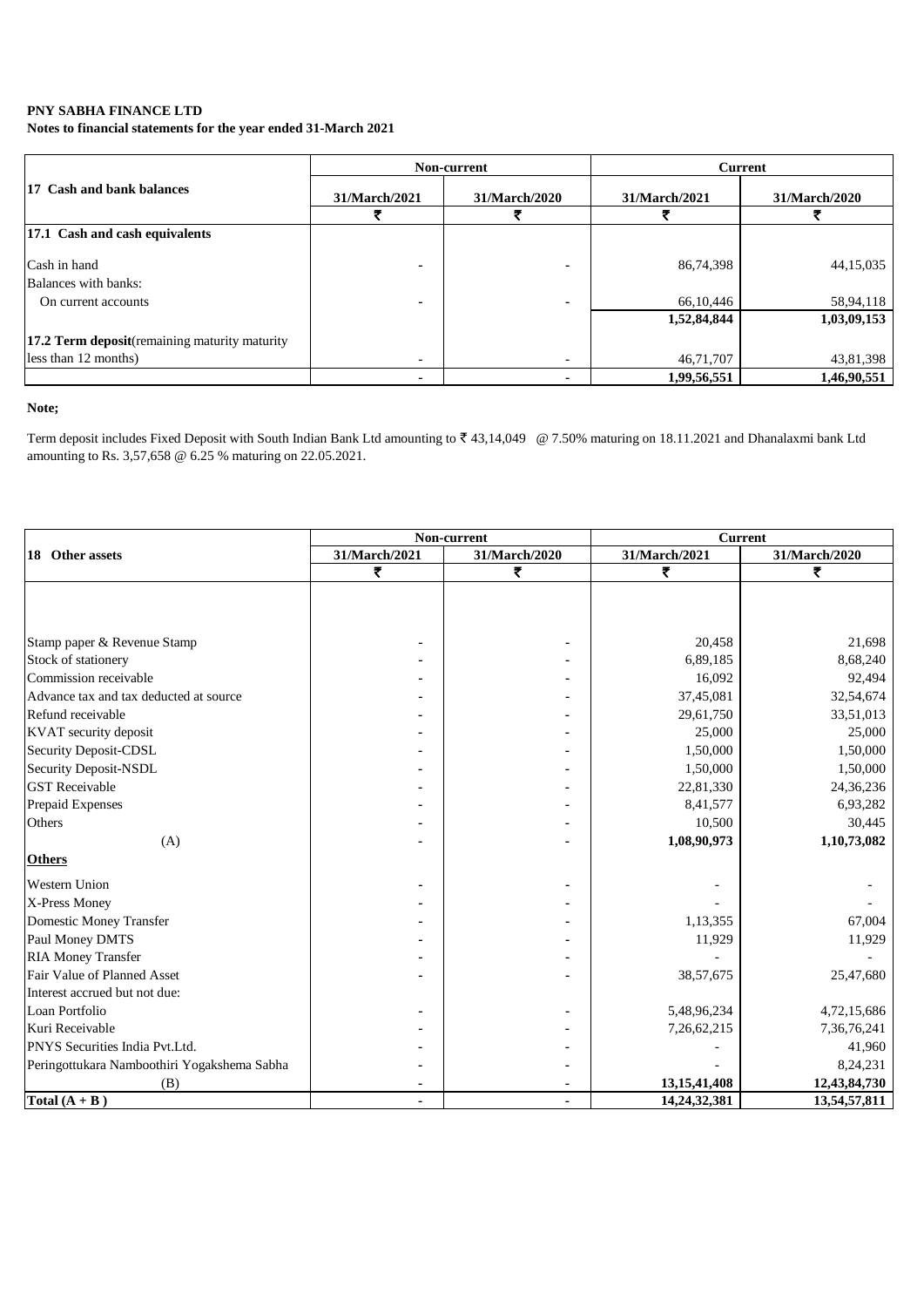### **PNY SABHA FINANCE LTD Notes to financial statements for the year ended 31-March 2021**

|                                              | 31-March-2021 | 31-March-2020   |  |
|----------------------------------------------|---------------|-----------------|--|
| <b>19 Revenue from operations</b>            | ₹             | ₹               |  |
| <b>Revenue from Interest</b>                 |               |                 |  |
| Gold Loan                                    | 23,61,12,053  | 19,74,22,500    |  |
| Pronote Loan                                 | 42,56,326     | 50,65,705       |  |
| <b>Business loans</b>                        |               | 15,24,663       |  |
| Vehicle Loan                                 | 54,88,944     | 1,20,44,525     |  |
| EDI Loan                                     | 1,86,818      | 10,87,932       |  |
| Group Loan                                   | 28,43,119     | 1,28,26,037     |  |
| <b>Revenue from other financial services</b> |               |                 |  |
| Money transfer (Commission)                  | 8,44,191      | 13,84,017       |  |
| <b>Other Operating Revenue</b>               |               |                 |  |
| Processing charges & Other income            | 33, 33, 953   | 4,76,287        |  |
|                                              |               |                 |  |
| <b>Revenue from operations</b>               | 25,30,65,404  | 23, 18, 31, 665 |  |

|                                  | 31-March-2021 | 31-March-2020 |  |
|----------------------------------|---------------|---------------|--|
| 120 Other income                 |               |               |  |
|                                  |               |               |  |
| Income From investment           | 84,000        | 3,13,000      |  |
| Interest on Income tax Refund    | 4,02,117      | 50,298        |  |
| Interest income on Bank Deposits | 3,12,285      | 2,98,725      |  |
| Gratuity (net benefit)           | 1,50,462      |               |  |
| TOTAL                            | 9,48,864      | 6,62,023      |  |

**\* As per the prudential norms, suit filed interest is considered on cash basis.**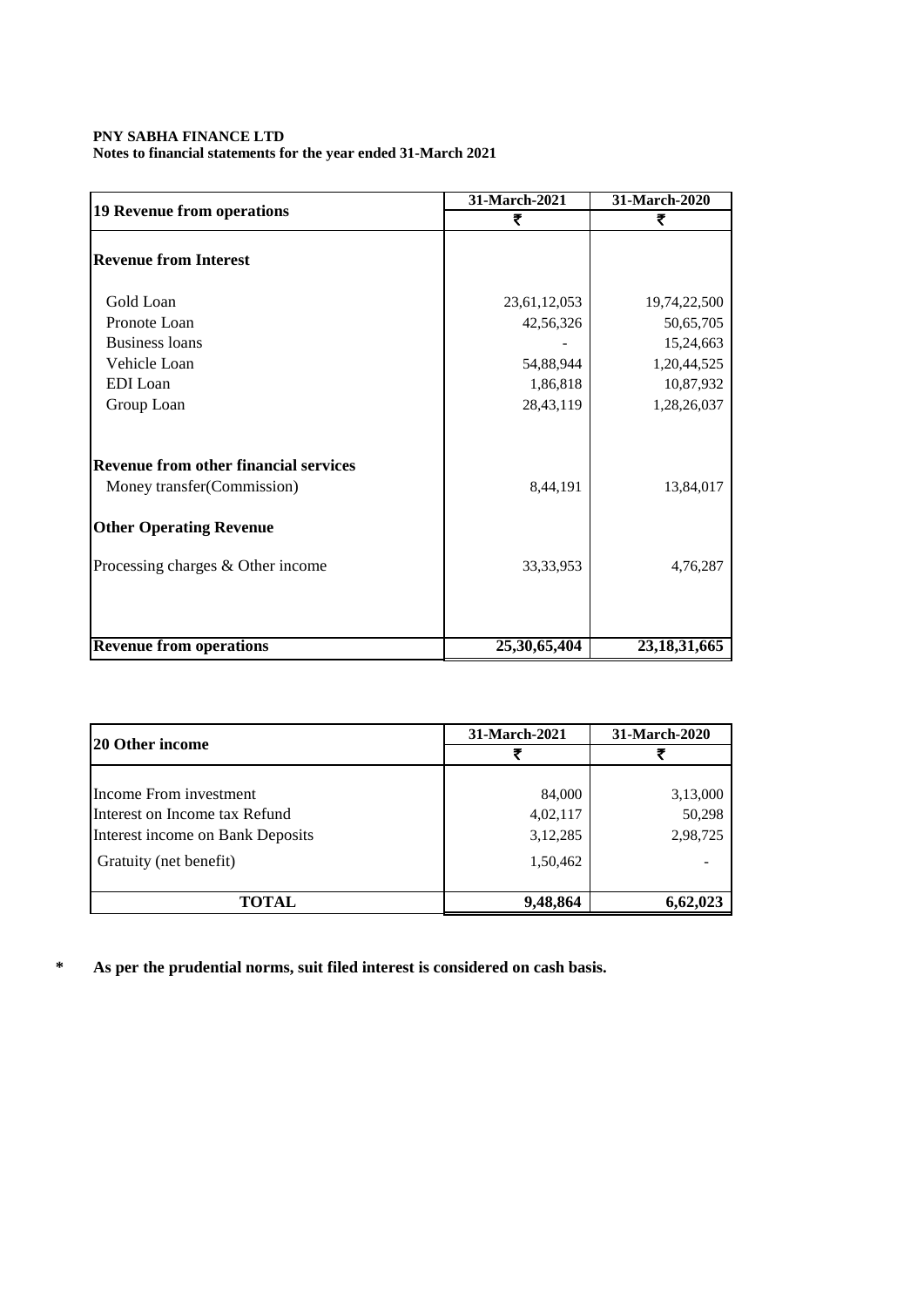**Notes to financial statements for the year ended 31-March 2021**

| <b>21 Finance costs</b> | 31-March-2021 | 31-March-2020 |  |
|-------------------------|---------------|---------------|--|
|                         |               |               |  |
|                         |               |               |  |
| Interest & Bank Charges |               |               |  |
| on Debentures           | 4,41,09,821   | 4,76,98,723   |  |
| on Bank Borrowings      | 1,32,05,727   | 1,50,95,125   |  |
| on Subordinate debt     | 11,21,66,383  | 8,41,91,968   |  |
|                         |               |               |  |
| TOTAL                   | 16,94,81,931  | 14,69,85,817  |  |

| 22 Employee benefit expense              | 31-March-2021  | 31-March-2020 |  |
|------------------------------------------|----------------|---------------|--|
|                                          |                |               |  |
| Salaries & allowances, wages and bonus   | 7,65,81,225    | 7,39,03,633   |  |
| Contribution to provident and other fund | 66, 84, 766    | 62,53,513     |  |
| Gratuity expense (note g.1)              |                | 16,61,762     |  |
| Staff welfare & training expenses        | 2, 32, 35, 586 | 2,52,59,313   |  |
| ESI expense                              | 16,12,486      | 17,42,663     |  |
| Leave Encashment                         | 22,90,026      | 21,57,415     |  |
| <b>TOTAL</b>                             | 11,04,04,089   | 11,09,78,299  |  |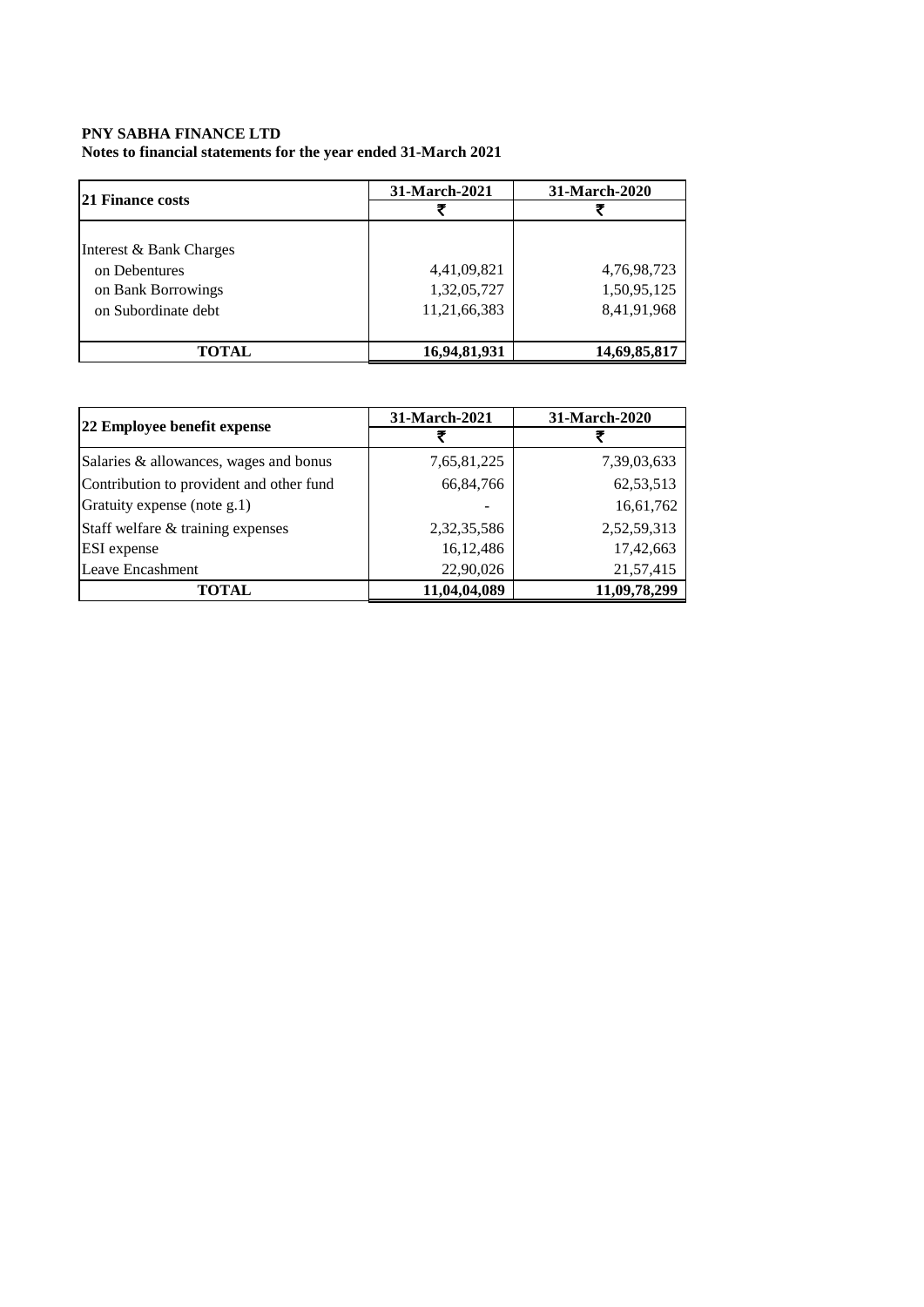**Notes to financial statements for the year ended 31-March 2021**

|                                        | 31-March-2021 | 31-March-2020  |
|----------------------------------------|---------------|----------------|
| 23 Other expenses                      |               | ₹              |
| Advertising and sales promotion        | 2,16,500      | 17,02,976      |
| Bank charges and documentation charges | 11, 11, 781   | 10,09,935      |
| <b>Business promotion expenses</b>     | 98,130        | 1,37,248       |
| Service Tax & GST Paid                 | 6,12,974      | 6,99,275       |
| Directors' sitting fees                | 2,41,000      | 2,38,000       |
| AMC                                    | 10,45,174     | 8,66,762       |
| Electricity and water charges          | 18,57,530     | 20,85,702      |
| <b>Filing Fees</b>                     | 60,662        | 95,179         |
| Gold appraisor charges                 |               | 1,095          |
| Inauguration expenses                  | 29,031        | 71,583         |
| Insurance                              | 7,81,882      | 2,92,528       |
| Legal Expense                          |               | 7,59,708       |
| <b>Meeting Expenses</b>                | 67,882        | 3,99,965       |
| Miscellaneous expenses                 | 2,72,933      | 2,49,600       |
| Payment to auditor                     | 1,15,000      | 1,15,000       |
| Postage and telegram                   | 74,152        | 1,00,551       |
| Printing and stationery                | 10,24,971     | 10,79,024      |
| Professional charges                   | 18,61,003     | 21,78,834      |
| Rates and taxes                        | 2,97,639      | 2,71,458       |
| Rent                                   | 1,12,31,773   | 1,15,66,961    |
| Commission paid                        | 15,70,758     | 3,24,000       |
| <b>ESI Damages &amp; Penalty</b>       | 11,31,803     |                |
| Repairs and maintenance                |               |                |
| Vehicles                               | 1,76,355      | 2,40,802       |
| Others                                 | 2,62,765      | 10,43,947      |
| Telephone charges                      | 21,65,940     | 22,29,595      |
| Travelling and conveyance              | 26,42,961     | 35, 15, 382    |
|                                        |               |                |
|                                        | 2,89,50,599   | 3, 12, 75, 110 |
| <b>Payment to Auditor</b>              | 31-March-2021 | 31-March-2020  |
|                                        | ₹             | ₹              |
|                                        |               |                |
| For                                    |               |                |
| <b>Statutory Audit</b>                 | 1,12,000      | 1,12,000       |
| <b>Other Certifications</b>            | 3,000         | 3,000          |
|                                        |               |                |
|                                        | 1,15,000      | 1,15,000       |

| <b>24. Provision and writeoff</b>    | 31-March-2021 | 31-March-2020 |  |
|--------------------------------------|---------------|---------------|--|
|                                      |               |               |  |
|                                      |               |               |  |
| <b>Provision for NPA</b>             | 61,99,829     | 74,45,030     |  |
| <b>Provision for Standard Assets</b> | (31, 354)     | 74,002        |  |
| Bad debts/advances written off       | 1,63,655      | 3,48,791      |  |
|                                      | 63, 32, 130   | 78,67,823     |  |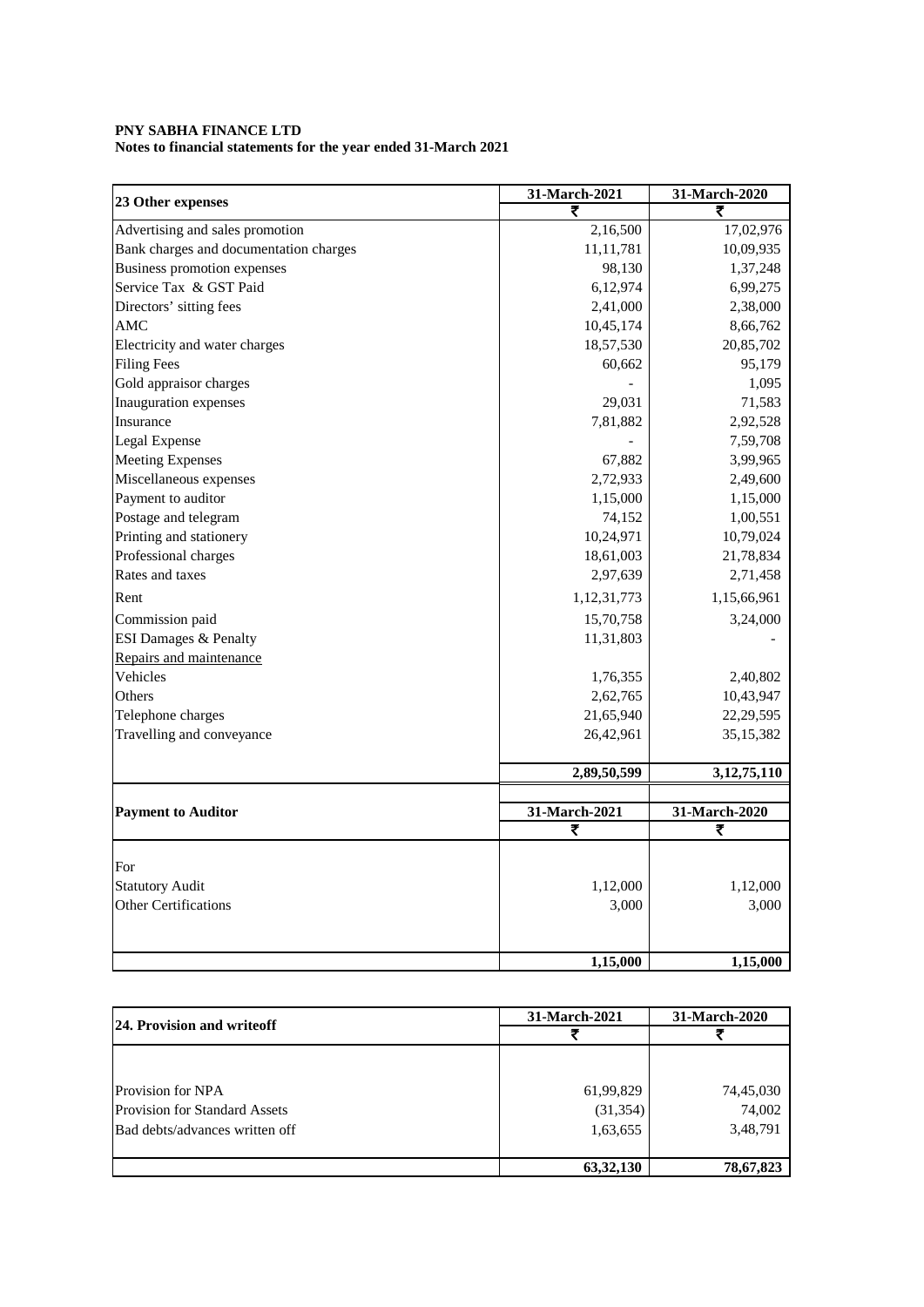| PNY SABHA FINANCE LTD                                                                                                                     |                |                                                 |                      |                                                  |                          |                                                     |                      |                               |
|-------------------------------------------------------------------------------------------------------------------------------------------|----------------|-------------------------------------------------|----------------------|--------------------------------------------------|--------------------------|-----------------------------------------------------|----------------------|-------------------------------|
| AS 18: Related Party Transactions (Disclosure of transactions entered with related parties<br>are shown under the seperate specific note) |                |                                                 |                      |                                                  |                          |                                                     |                      |                               |
|                                                                                                                                           |                |                                                 |                      |                                                  |                          |                                                     | (Amount in ₹)        |                               |
| Particulars                                                                                                                               | 31/March/2021  | Associates / Enterprises owned<br>31/March/2020 | 31/March/2021        | <b>Key Management Personnel</b><br>31/March/2020 | 31/March/2021            | <b>Relatives of key management</b><br>31/March/2020 | 31/March/2021        | <b>Total</b><br>31/March/2020 |
| Debentures issued during the period                                                                                                       |                |                                                 |                      |                                                  | 5,00,000                 | 5,00,000                                            | 5,00,000             | 5,00,000                      |
| (Note 5a)                                                                                                                                 |                |                                                 |                      |                                                  |                          |                                                     |                      |                               |
| Debentures redeemed during the period<br>(Note 5a)                                                                                        | 1,05,000       | ä,                                              | 10,00,000            |                                                  | 8,45,000                 | 5,00,000                                            | 19,50,000            | 5,00,000                      |
| <b>Subordinate Debt issued</b>                                                                                                            |                | 5,54,000                                        |                      |                                                  |                          |                                                     |                      | 5,54,000                      |
| (Note 5a)                                                                                                                                 |                |                                                 |                      |                                                  |                          |                                                     |                      |                               |
| <b>Investment in Kuri</b><br>Peringottukara Namboothiri Yogakshema Sabha                                                                  | 21,32,256      | 53,78,539                                       |                      | ä,                                               | $\overline{\phantom{a}}$ | ٠                                                   | 21,32,256            | 53,78,539                     |
| <b>Payment towards Kuri Auction Amount</b>                                                                                                |                |                                                 |                      |                                                  |                          |                                                     |                      |                               |
| Peringottukara Namboothiri Yogakshema Sabha                                                                                               | 37,55,967      | 67,42,716                                       |                      | ä,                                               |                          | ٠                                                   | 37,55,967            | 67,42,716                     |
| <b>Receivables</b>                                                                                                                        |                |                                                 |                      |                                                  |                          |                                                     |                      |                               |
| Peringottukara Namboothiri Yogakshema Sabha<br>PNYS Securities India Pvt.Ltd.                                                             |                | 8,24,231                                        |                      |                                                  |                          |                                                     |                      | 8,24,231                      |
| <b>Loan Issued</b>                                                                                                                        |                | 41,960                                          |                      |                                                  |                          |                                                     |                      | 41,960                        |
| <b>Pronote Loan</b>                                                                                                                       |                |                                                 |                      |                                                  |                          |                                                     |                      |                               |
| Narayanan.K.T                                                                                                                             |                | ä,                                              | 85,000               | ä,                                               |                          | ٠                                                   | 85,000               |                               |
| <b>Gold Loan</b><br>PNY Chit Funds Kerala Pvt Ltd                                                                                         | 26,07,624      |                                                 |                      | ä,                                               |                          | ٠                                                   | 26,07,624            |                               |
| <b>Loan Repayment Received</b>                                                                                                            |                |                                                 |                      |                                                  |                          |                                                     |                      |                               |
| <b>Pronote Loan</b>                                                                                                                       |                |                                                 |                      |                                                  |                          |                                                     |                      |                               |
| Narayanan.K.T<br>Kesavan.M.S                                                                                                              |                |                                                 | 1,667<br>9,639       |                                                  |                          |                                                     | 1,667<br>9,639       |                               |
| Sandeep.P.N                                                                                                                               |                |                                                 | 9,639                |                                                  |                          |                                                     | 9,639                |                               |
| <b>Gold Loan</b>                                                                                                                          |                |                                                 |                      |                                                  |                          |                                                     |                      |                               |
| PNY Chit Funds Kerala Pvt Ltd                                                                                                             | 88,504         |                                                 |                      |                                                  |                          |                                                     | 88,504               |                               |
| Peringottukara Namboothiri Yogakshema Sabha<br><b>Loan Inerest Received</b>                                                               | 980            |                                                 |                      |                                                  |                          |                                                     | 980                  |                               |
| <b>Pronote Loan</b>                                                                                                                       |                |                                                 |                      |                                                  |                          |                                                     |                      |                               |
| Narayanan.K.T                                                                                                                             |                |                                                 | 699                  |                                                  |                          |                                                     | 699                  |                               |
| Kesavan.M.S<br>Sandeep.P.N                                                                                                                |                |                                                 | 1,493                |                                                  |                          |                                                     | 1,493                |                               |
| <b>Gold Loan</b>                                                                                                                          |                |                                                 | 4,337                |                                                  |                          |                                                     | 4,337                |                               |
| PNY Chit Funds Kerala Pvt Ltd                                                                                                             | 42,717         |                                                 |                      |                                                  |                          |                                                     | 42,717               |                               |
| Peringottukara Namboothiri Yogakshema Sabha                                                                                               | $\overline{4}$ |                                                 |                      |                                                  |                          |                                                     | 4                    |                               |
| <b>Remuneration to Directors</b>                                                                                                          |                |                                                 |                      |                                                  |                          |                                                     |                      |                               |
| M.S.Predeep                                                                                                                               |                |                                                 | 7,05,542             | 4,89,105                                         |                          |                                                     | 7,05,542             | 4,89,105                      |
| K.T.Narayanan<br>P.N.Sandeep                                                                                                              |                |                                                 | 4,49,367             | 4,62,406<br>4,38,357                             |                          |                                                     | 4,49,367             | 4,62,406                      |
| M.S.Kesavan                                                                                                                               |                | ä,                                              | 4,24,867<br>3,89,776 | 3,79,262                                         | ÷,                       |                                                     | 4,24,867<br>3,89,776 | 4,38,357<br>3,79,262          |
| <b>Sitting fee</b>                                                                                                                        |                |                                                 |                      |                                                  |                          |                                                     |                      |                               |
| M.S.Predeep                                                                                                                               |                |                                                 | 20,000               | 20,000                                           |                          |                                                     | 20,000               | 20,000                        |
| K.T.Narayanan                                                                                                                             |                |                                                 | 20,000               | 20,000                                           |                          |                                                     | 20,000               | 20,000                        |
| P.N.Sandeep                                                                                                                               |                |                                                 | 18,000               | 20,000                                           |                          |                                                     | 18,000               | 20,000                        |
| M.S.Kesavan<br>Brahmadathan.K.B                                                                                                           |                |                                                 | 20,000<br>30,000     | 20,000<br>30,000                                 |                          |                                                     | 20,000               | 20,000                        |
| P.M.Narayanan                                                                                                                             |                |                                                 | 18,000               | 30,000                                           |                          |                                                     | 30,000<br>18,000     | 30,000<br>30,000              |
| P.R.Raman Namboothiri                                                                                                                     |                |                                                 | 20,000               | 20,000                                           |                          |                                                     | 20,000               | 20,000                        |
| P.U Divakaran                                                                                                                             |                |                                                 | 20,000               | 20,000                                           |                          |                                                     | 20,000               | 20,000                        |
| N. D Unnikrishnan<br>T V Vasudevan                                                                                                        |                |                                                 | 20,000               | 18,000                                           |                          |                                                     | 20,000               | 18,000                        |
| PKN Namboothiri                                                                                                                           |                |                                                 | 15,000<br>20,000     | 20,000<br>20,000                                 |                          |                                                     | 15,000<br>20,000     | 20,000<br>20,000              |
| M.Vasudevan                                                                                                                               |                |                                                 | 20,000               |                                                  |                          |                                                     | 20,000               |                               |
| <b>Remuneration to KMP</b>                                                                                                                |                |                                                 |                      |                                                  |                          |                                                     |                      |                               |
| Akhil satheesan CFO                                                                                                                       |                | ä,                                              | 6,35,178             | 6,25,493                                         | ÷,                       |                                                     | 6,35,178             | 6,25,493                      |
| M.R. Dhaneesh C S                                                                                                                         |                | ä,                                              |                      | 58,716                                           | ä,                       | ä,                                                  |                      | 58,716                        |
| Nayana Gopal                                                                                                                              |                |                                                 | 3,92,070             | ÷.                                               |                          |                                                     | 3,92,070             | $\blacksquare$<br>i,          |
| <b>Allowance to Directors</b>                                                                                                             |                |                                                 |                      |                                                  |                          |                                                     |                      | $\blacksquare$                |
| M.S.Predeep                                                                                                                               |                | ÷,                                              | 1,32,000             | 1,56,000                                         |                          | ×,                                                  | 1,32,000             | 1,56,000                      |
| K.T.Narayanan                                                                                                                             |                | ä,                                              | 36,000               | 36,000                                           | ä,                       | ÷,                                                  | 36,000               | 36,000                        |
| P.N.Sandeep                                                                                                                               |                |                                                 | 36,000               | 36,000                                           | ä,                       | ä,                                                  | 36,000               | 36,000                        |
| M.S.Kesavan                                                                                                                               |                | ä,                                              | 36,000               | 36,000                                           | ä,                       | ä,                                                  | 36,000               | 36,000                        |
| Brahmadathan.K.B<br>P.M.Narayanan                                                                                                         |                | ÷,<br>÷                                         | 23,000<br>14,000     | 55,000<br>55,000                                 | ä,                       | ×,<br>ä,                                            | 23,000<br>14,000     | 55,000<br>55,000              |
| P.R.Raman Namboothiri                                                                                                                     |                |                                                 |                      | 1,000                                            | ÷,                       |                                                     |                      | 1,000                         |
| M.Vasudevan                                                                                                                               |                |                                                 | 5,000                |                                                  | ÷                        | ×,                                                  | 5,000                | ÷.                            |
| <b>Rent Paid</b>                                                                                                                          |                |                                                 |                      |                                                  |                          |                                                     |                      |                               |
| Peringottukara Namboothiri Yogakshema Sabha                                                                                               | 7,90,328       | 7,08,000                                        | ÷,                   | ٠                                                | ٠                        | $\sim$                                              | 7,90,328             | 7,08,000                      |
| <b>Interest Paid on Debentures</b>                                                                                                        |                |                                                 |                      |                                                  |                          |                                                     |                      |                               |
| Peringottukara Namboothiri Yogakshema Sabha                                                                                               | 1,19,043       |                                                 |                      |                                                  |                          | ÷,                                                  | 1,19,043             |                               |
| Soya M.S.<br>Radhadevi. S                                                                                                                 |                |                                                 | ä,                   |                                                  | 99,960                   | 52,625                                              | 99,960               | 52,625                        |
| Maheswaran Bhattathiripad                                                                                                                 |                | $\overline{\phantom{a}}$                        |                      | ٠                                                |                          | 99,960                                              | $\blacksquare$       | 99,960                        |
| Kuri Income Received                                                                                                                      |                |                                                 |                      |                                                  |                          |                                                     |                      |                               |
| Peringottukara Namboothiri Yogakshema Sabha                                                                                               | 84,000         | 3,13,000                                        |                      | ä,                                               |                          | ÷,                                                  | 84,000               | 3,13,000                      |
| <b>Commission Received</b>                                                                                                                |                |                                                 |                      |                                                  |                          |                                                     |                      |                               |
| PNYS Chit Funds Kerala Pvt.Ltd.                                                                                                           | 6,46,736       | 9,73,824                                        |                      |                                                  |                          | ÷,                                                  | 6,46,736             | 9,73,824                      |
| PNYS Securities India Pvt.Ltd.                                                                                                            | 40,785         | 61,612                                          |                      |                                                  |                          |                                                     | 40,785               | 61,612                        |
|                                                                                                                                           | 1,04,13,944    | 1,55,97,882                                     | 46,32,274            | 30,66,339                                        | 14,44,960                | 11,52,585                                           | 1,64,91,178          | 1,98,16,806                   |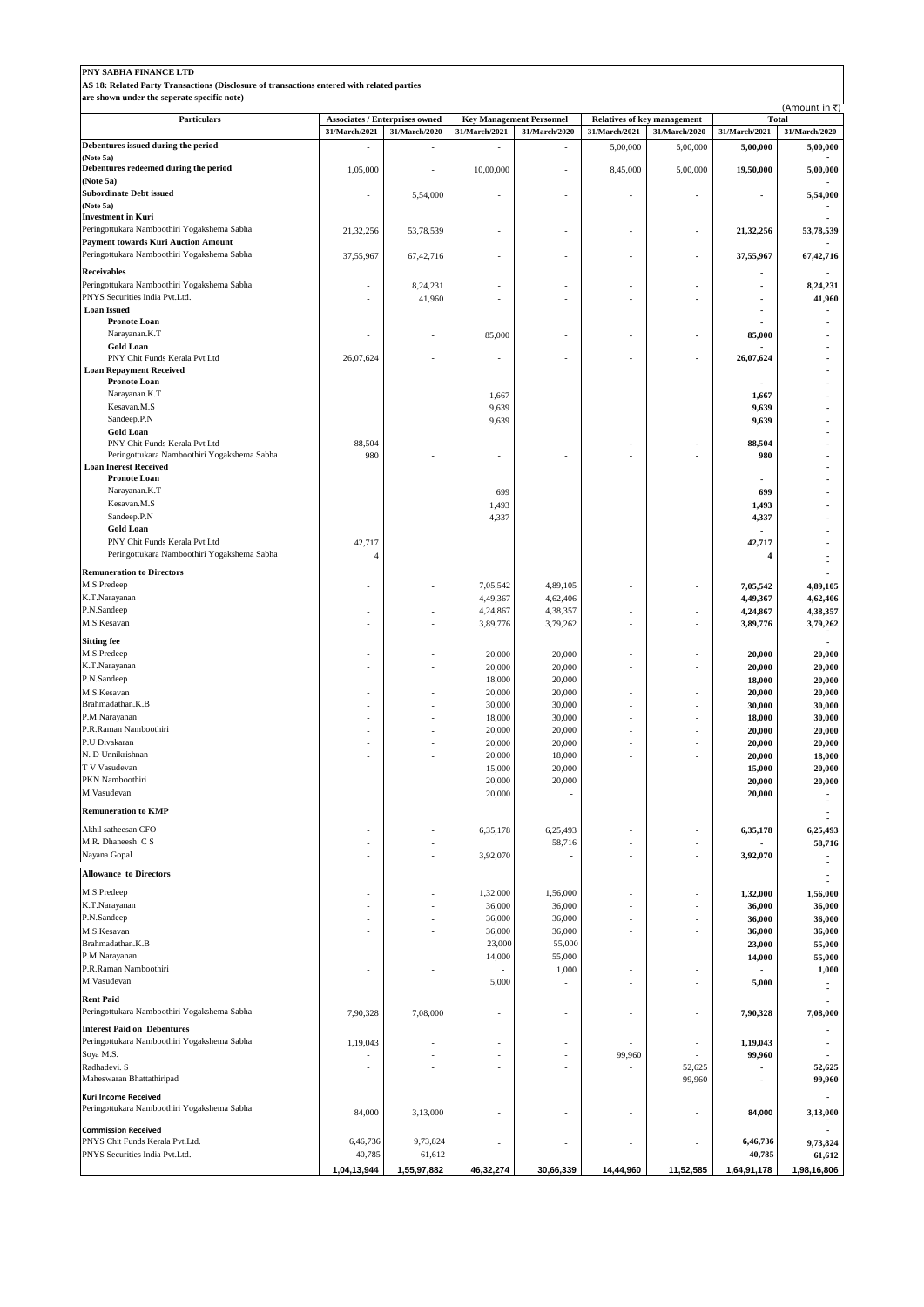**n (i)**

#### **Asset classification and provision for Non performing Assets**

#### **(As per RBI Prudential Norms)**

(Amount in  $\bar{z}$ ) **Particulars 2021 2020 2021 2020 2021 2020 Gold Loan**<br>Standard Asset Standard Asset 1,08,44,85,747 1,01,56,79,001 27,11,214 25,39,198 1,08,17,74,533 1,01,31,39,803 Sub Standard Asset - - - - - - Doubtful Asset - - - - - - Loss Asset  $\sim$  -  $\sim$  -  $\sim$  -  $\sim$  -  $\sim$  -  $\sim$  -  $\sim$  -  $\sim$  -  $\sim$  -  $\sim$  -  $\sim$  -  $\sim$  -  $\sim$  -**Total 1,08,44,85,747 1,01,56,79,001 27,11,214 25,39,198 1,08,17,74,533 1,01,31,39,803 Particulars 2021 2020 2021 2020 2021 2020 Pronote Loan** Standard Asset 1,79,67,132 3,03,26,255 44,918 44,918 75,816 1,79,22,214 3,02,50,439 Sub Standard Asset 27,76,107 2,27,99,411 2,77,611 22,79,941 22,79,941 24,98,496 2,05,19,470 Doubtful Asset 28,49,21,204 26,55,36,865 10,89,03,065 10,05,96,802 17,60,18,139 16,49,40,064 Loss Asset  $\overline{\phantom{a}}$  -  $\overline{\phantom{a}}$  -  $\overline{\phantom{a}}$  -  $\overline{\phantom{a}}$  -  $\overline{\phantom{a}}$  -  $\overline{\phantom{a}}$  -  $\overline{\phantom{a}}$  -  $\overline{\phantom{a}}$  -  $\overline{\phantom{a}}$  -  $\overline{\phantom{a}}$  -  $\overline{\phantom{a}}$  -  $\overline{\phantom{a}}$  -  $\overline{\phantom{a}}$  -  $\overline{\phantom{a}}$  -  $\overline{\phantom{a}}$  - **Total 30,56,64,443 31,86,62,531 10,92,25,593 10,29,52,558 19,64,38,850 21,57,09,973 Particulars 2021 2020 2021 2020 2021 2020 Other Loans** Standard Asset 1 3,13,98,107 | 10,03,87,511 | 10,03,87,511 | 3,13,19,611 | 10,01,36,542 Sub Standard Asset 1,08,08,218 1,08,08,218 1,86,31,543 10,80,822 18,63,154 97,27,396 1,67,68,389 Doubtful Asset 7,29,44,297 8,02,95,230 2,70,78,491 2,64,00,262 4,58,65,806 5,38,94,968 Loss Asset  $\overline{\phantom{a}}$  -  $\overline{\phantom{a}}$  -  $\overline{\phantom{a}}$  -  $\overline{\phantom{a}}$  -  $\overline{\phantom{a}}$  -  $\overline{\phantom{a}}$  -  $\overline{\phantom{a}}$  -  $\overline{\phantom{a}}$  -  $\overline{\phantom{a}}$  -  $\overline{\phantom{a}}$  -  $\overline{\phantom{a}}$  -  $\overline{\phantom{a}}$  -  $\overline{\phantom{a}}$  -  $\overline{\phantom{a}}$  -  $\overline{\phantom{a}}$  - **Total 11,51,50,621 19,93,14,284 2,82,37,808 2,85,14,385 8,69,12,813 17,07,99,899 Net Loan Outstanding Gross Loan Outstanding Gross Loan Outstanding**<br>2021 2020 **Gross Loan Outstanding Provision For Assets Provision For Assets Provision For Assets Net Loan Outstanding Net Loan Outstanding**<br>2021 **2020**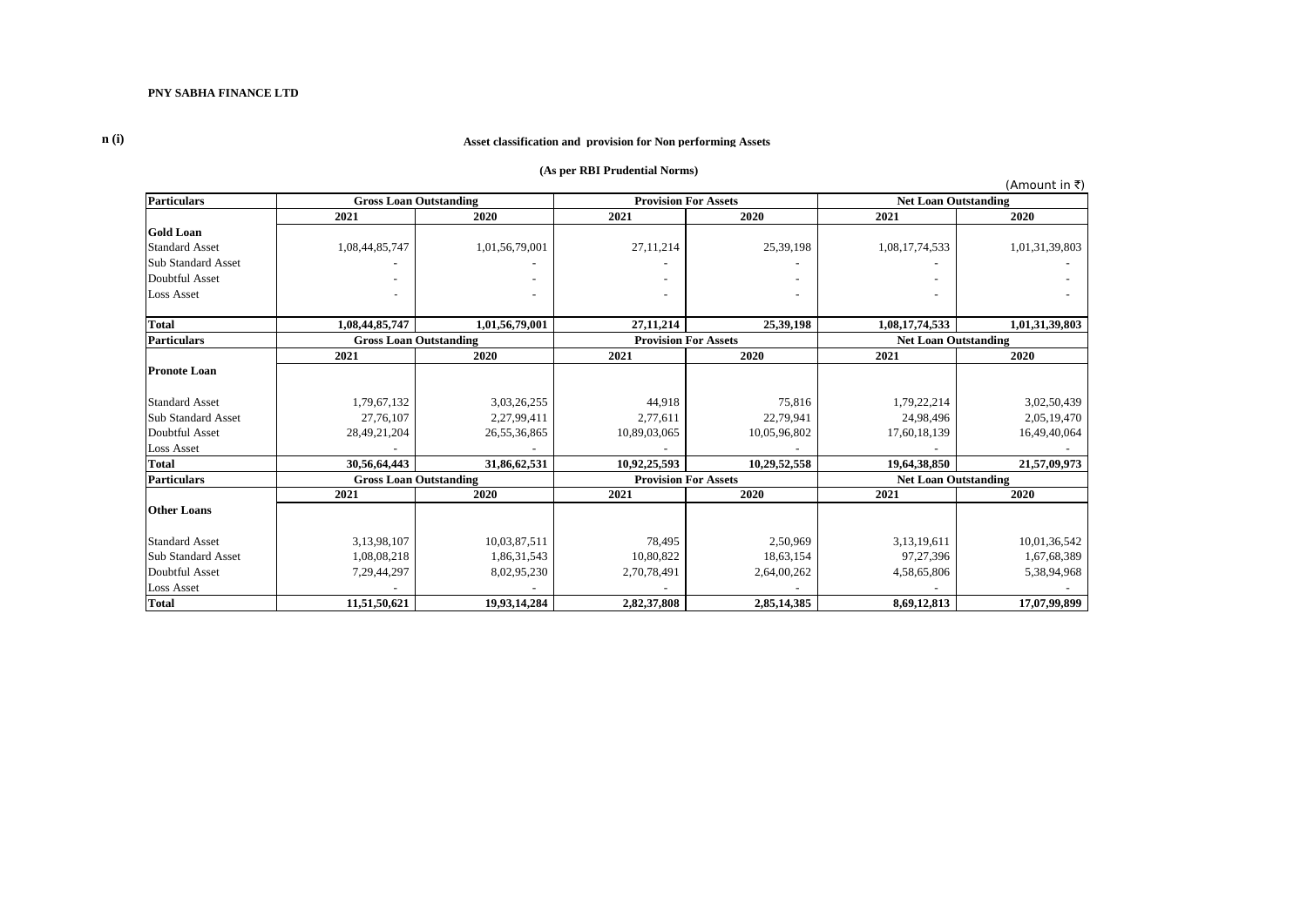### **PNY SABHA FINANCE LTD n(ii) NPA MOVEMENT**

| <b>Particulars</b>                                                                       | 31-March-2021                |                     | 31-March-2020      |                          |                     |                    |
|------------------------------------------------------------------------------------------|------------------------------|---------------------|--------------------|--------------------------|---------------------|--------------------|
| <b>Particulars</b>                                                                       | <b>Gold Loan</b>             | <b>Pronote Loan</b> | <b>Other Loans</b> | <b>Gold Loan</b>         | <b>Pronote Loan</b> | <b>Other Loans</b> |
| A.Opening NPA as on 01.04.2020                                                           | $\overline{\phantom{a}}$     | 28,83,36,276        | 9,89,26,773        |                          | 31,90,52,839        | 8,27,08,854        |
| <b>B.New NPA accounts</b>                                                                |                              | 24,94,220           | 1,03,65,890        |                          | 32,17,717           | 1,25,83,610        |
| C.Increase in existing NPA                                                               | $\qquad \qquad \blacksquare$ | 10,50,294           | 6,78,148           | $\overline{\phantom{0}}$ | 11,42,324           | 92,88,640          |
| D.Total $(A+B+C)$                                                                        | ٠                            | 29,18,80,790        | 10,99,70,811       | $\overline{\phantom{a}}$ | 32,34,12,880        | 10,45,81,104       |
| E. Write off accounts and accounts<br>reclassified<br>As performing assets on payment of |                              |                     |                    |                          |                     |                    |
| dues                                                                                     |                              | 41,83,479           | 2,62,18,296        | $\overline{\phantom{a}}$ | 3,50,76,604         | 56, 54, 331        |
| F.Closing NPA as on 31.03.2021<br>$(D-E)$                                                | ٠                            | 28,76,97,311        | 8, 37, 52, 515     | ٠                        | 28, 83, 36, 276     | 9,89,26,773        |

(Amount in  $\bar{z}$ )

**- All and All and All and All and All**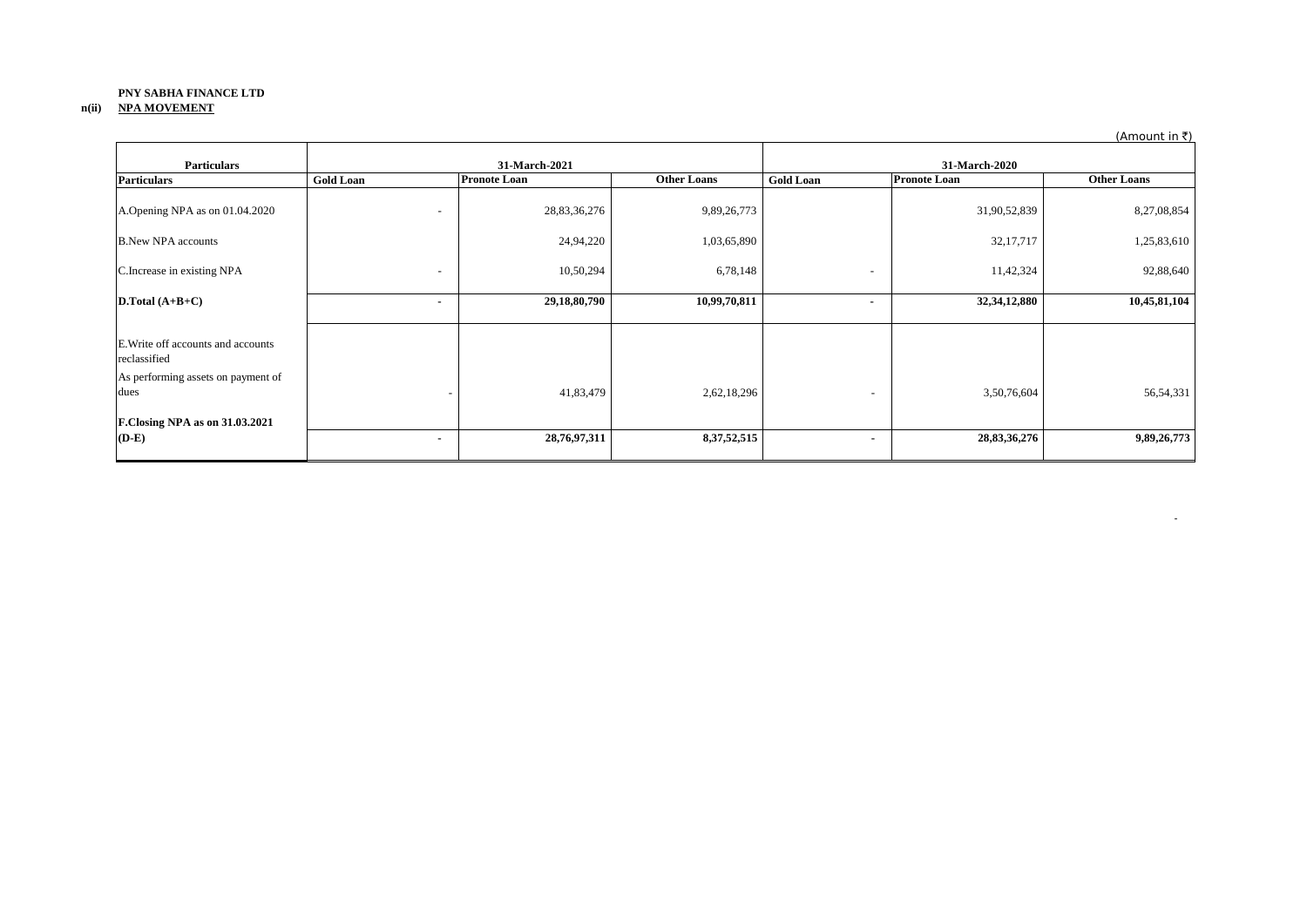### **Schedule to the Balance Sheet of a non-deposit taking, non-banking financial company**

(as required in terms of paragraph 13 of Non-Banking Financial (Non- Deposit Accepting or Holding) Companies Prudential Norms (Reserve Bank) Directions, 2007)

| Sl No             |                                                             | Particulars as on 31st march 2021 |               |  |  |  |  |
|-------------------|-------------------------------------------------------------|-----------------------------------|---------------|--|--|--|--|
| Liabilities side: |                                                             |                                   |               |  |  |  |  |
| (1)               | Loans and advances availed by the non-banking               | <b>Amount</b>                     | <b>Amount</b> |  |  |  |  |
|                   | financial company inclusive of interest accrued thereon     | Outstanding                       | Overdue       |  |  |  |  |
|                   | but not paid:                                               |                                   |               |  |  |  |  |
| (a)               | Debentures: Secured                                         | 37,71,64,000                      | 1,16,99,000   |  |  |  |  |
|                   | : Unsecured                                                 |                                   |               |  |  |  |  |
|                   | (other than falling within the meaning of public deposits*) |                                   |               |  |  |  |  |
| (b)               | Deferred Credits                                            |                                   |               |  |  |  |  |
| (c)               | Term Loans                                                  |                                   |               |  |  |  |  |
| (d)               | Inter-corporate loans and borrowing                         |                                   |               |  |  |  |  |
| (e)               | <b>Commercial Paper</b>                                     | $\overline{\phantom{a}}$          |               |  |  |  |  |
| (f)               | Other Loans:                                                |                                   |               |  |  |  |  |
|                   | Subordinate bond                                            | 93,36,62,000                      | 75,49,000     |  |  |  |  |
|                   | Bank                                                        | 12,66,38,071                      |               |  |  |  |  |
|                   | Others                                                      | ٠                                 |               |  |  |  |  |
|                   |                                                             |                                   |               |  |  |  |  |

\* Please see Note 1 below

(b) Loans other than (a) above

**Assets side :**

# **Amount outstanding**  (2) **Break-up of Loans and Advances including bills receivables [other than those included in (4) below] :** (a) Secured 1,48,98,16,300 (b) Unsecured 1,54,84,511 (3) **Break up of Leased Assets and stock on hire and other assets counting towards AFC activities** (i) Lease assets including lease rentals under sundry debtors :  $(a)$  (a) Financial lease  $(b)$  (b) Operating lease (ii) Stock on hire including hire charges under sundry debtors: the contract of the contract of the contract of the contract of the contract of the contract of the contract of the contract of the contract of the contract of the contract of the contract of the contract of the c (a) Assets on hire (b) Repossessed Assets (iii) Other loans counting towards AFC activities (a) Loans where assets have been repossessed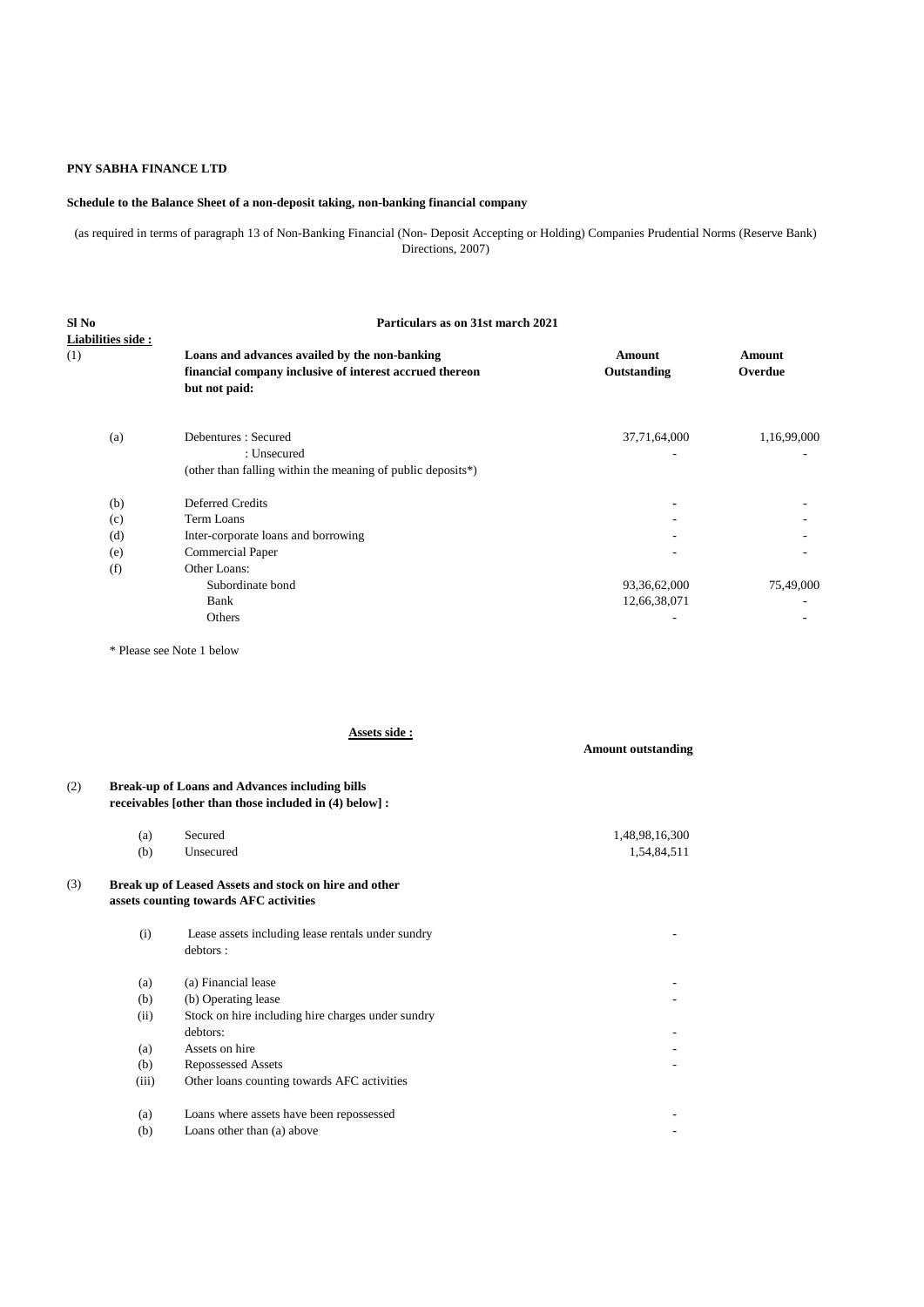### (4) **Break-up of Investments :**

### Current Investments:

| 1 |       | Quoted:                                       |           |
|---|-------|-----------------------------------------------|-----------|
|   | (i)   | Shares: (a) Equity                            |           |
|   |       | (b) Preference                                |           |
|   | (ii)  | Debentures and Bonds                          |           |
|   | (iii) | Units of mutual funds                         |           |
|   | (iv)  | <b>Government Securities</b>                  |           |
|   | (v)   | Others                                        |           |
|   |       |                                               |           |
| 2 |       | Unquoted:                                     |           |
|   | (i)   | Shares: (a) Equity                            |           |
|   |       | (b) Preference                                |           |
|   | (ii)  | Debentures and Bonds                          |           |
|   |       |                                               |           |
|   |       |                                               |           |
|   | (iii) | Units of mutual funds                         |           |
|   | (iv)  | <b>Government Securities</b>                  |           |
|   | (v)   | Others                                        |           |
|   |       |                                               |           |
| 1 |       | Long Term investments:                        |           |
|   |       | Quoted:                                       |           |
|   | (i)   | Shares: (a) Equity                            |           |
|   |       | (b) Preference                                |           |
|   | (ii)  | Debentures and Bonds<br>Units of mutual funds |           |
|   | (iii) | <b>Government Securities</b>                  |           |
|   | (iv)  |                                               |           |
|   | (v)   | Others                                        |           |
| 2 |       | Unquoted:                                     |           |
|   | (i)   | Shares: (a) Equity                            |           |
|   |       | (b) Preference                                |           |
|   | (ii)  | Debentures and Bonds                          |           |
|   | (iii) | Units of mutual funds                         |           |
|   | (iv)  | <b>Government Securities</b>                  |           |
|   | (v)   | Others-Kuri investments                       | 18,97,476 |
|   |       |                                               |           |

### (5) **Borrower group-wise classification of assets financed as in (2) and (3) above :**

Please see Note 2 below Category Amount net of provisions **Secured Unsecured Total** 1. Related Parties \*\* (a) Subsidiaries - - - (b) Companies in the same group  $\overline{a}$  -  $\overline{b}$  -  $\overline{c}$  -  $\overline{c}$  -  $\overline{c}$ (c) Other related parties 25,31,129 1,92,115 27,23,244 - 1990 - 1990 - 1990 - 1991 - 1992<br>- 1992 - 1992 - 1992 - 1992 - 1992 - 1992 - 1992 - 1992 - 1992 - 1992 - 1992 - 1992 - 1992 - 1992 - 1992 - 19 2. Other than related parties 1,48,72,85,171 1,52,92,396 1,50,25,77,567 Total 1,48,98,16,300 1,54,84,511 1,50,53,00,811

\*\* As per Accounting Standard of ICAI